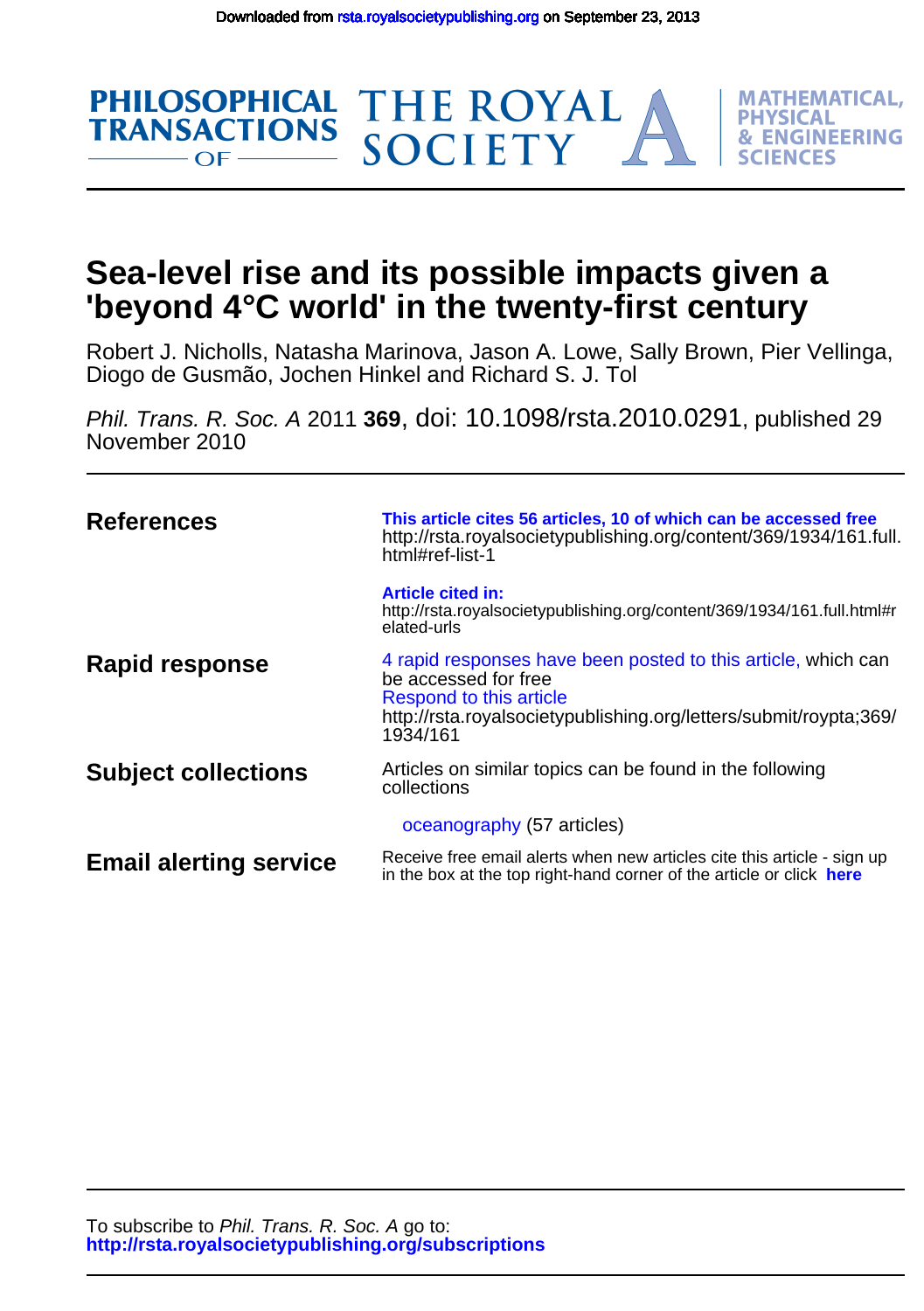# **Sea-level rise and its possible impacts given a 'beyond 4◦C world' in the twenty-first century**

BY ROBERT J. NICHOLLS<sup>1,\*</sup>, NATASHA MARINOVA<sup>2</sup>, JASON A. LOWE<sup>3</sup>, SALLY BROWN<sup>1</sup>, PIER VELLINGA<sup>2</sup>, DIOGO DE GUSMÃO<sup>4</sup>, JOCHEN HINKEL<sup>5,6</sup> AND RICHARD S. J. TOL<sup>7,8,9,10</sup>

<sup>1</sup>*School of Civil Engineering and the Environment and the Tyndall Centre for Climate Change Research, University of Southampton, Southampton SO17 1BJ, UK* <sup>2</sup>*Wageningen University and Research Alterra, Wageningen, The Netherlands* <sup>3</sup>*Met Office Hadley Centre, Reading Unit, Reading, UK* <sup>4</sup>*Met Office Hadley Centre, Exeter, UK* <sup>5</sup>*Research Domain Transdisciplinary Concepts and Methods, Potsdam Institute for Climate Impact Research* (*PIK*)*, Potsdam, Germany* <sup>6</sup>*European Climate Forum, Potsdam, Germany* <sup>7</sup>*Economic and Social Research Institute, Dublin, Republic of Ireland* <sup>8</sup>*Research Unit Sustainability and Global Change, Hamburg University and Centre for Marine and Atmospheric Science, Hamburg, Germany* <sup>9</sup>*Institute for Environmental Studies and Department of Spatial Economics, Vrije Universiteit, Amsterdam, The Netherlands* <sup>10</sup>*Department of Engineering and Public Policy, Carnegie Mellon University, Pittsburgh, USA*

The range of future climate-induced sea-level rise remains highly uncertain with continued concern that large increases in the twenty-first century cannot be ruled out. The biggest source of uncertainty is the response of the large ice sheets of Greenland and west Antarctica. Based on our analysis, a pragmatic estimate of sea-level rise by 2100, for a temperature rise of 4◦C or more over the same time frame, is between 0.5 m and 2 m the probability of rises at the high end is judged to be very low, but of unquantifiable probability. However, if realized, an indicative analysis shows that the impact potential is severe, with the real risk of the forced displacement of up to 187 million people over the century (up to 2.4% of global population). This is potentially avoidable by widespread upgrade of protection, albeit rather costly with up to 0.02 per cent of global domestic product needed, and much higher in certain nations. The likelihood of protection being successfully implemented varies between regions, and is lowest in small islands, Africa and parts of Asia, and hence these regions are the most likely to see coastal abandonment. To respond to these challenges, a multi-track approach is required, which would also be appropriate if a temperature rise of less than 4◦C was

∗Author for correspondence (R.J.Nicholls@soton.ac.uk).

One contribution of 13 to a Theme Issue 'Four degrees and beyond: the potential for a global temperature increase of four degrees and its implications'.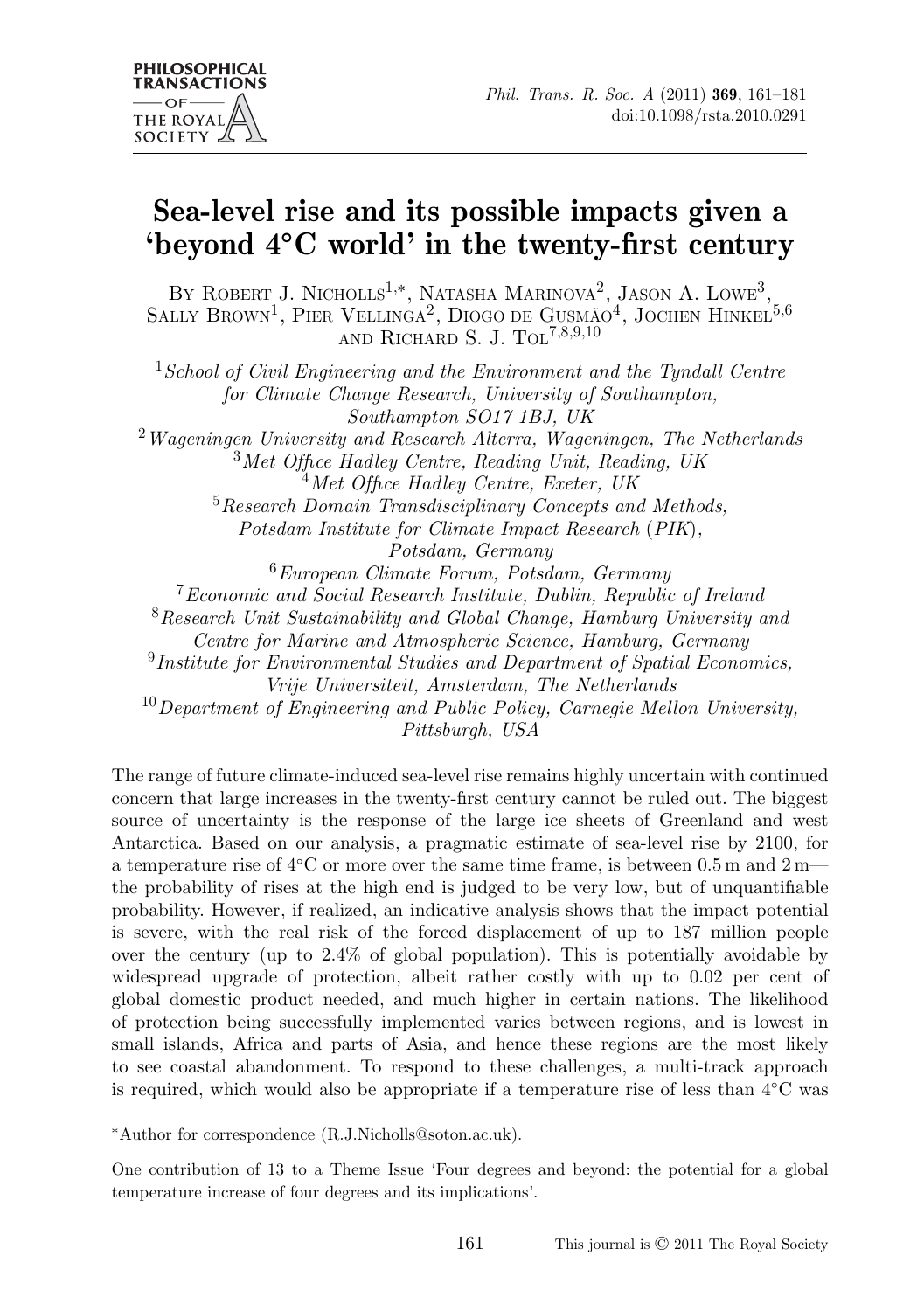expected. Firstly, we should monitor sea level to detect any significant accelerations in the rate of rise in a timely manner. Secondly, we need to improve our understanding of the climate-induced processes that could contribute to rapid sea-level rise, especially the role of the two major ice sheets, to produce better models that quantify the likely future rise more precisely. Finally, responses need to be carefully considered via a combination of climate mitigation to reduce the rise and adaptation for the residual rise in sea level. In particular, long-term strategic adaptation plans for the full range of possible sea-level rise (and other change) need to be widely developed.

**Keywords: sea-level rise; impacts; adaptation; protection; retreat**

### **1. Introduction**

Since the emergence of concerns about human-induced global warming in the 1980s, sea-level rise and its impacts on the coastal areas have attracted considerable concern. The large and growing concentration of people and assets in coastal areas mean that the potential impacts are high. It is estimated that at least 600 million people live within 10 m of sea level today  $[1]$ , and these populations are growing more rapidly than global trends. Populated deltaic areas and many coastal cities are highly threatened by small rises in sea level [\[2,3\]](#page-17-0). While in global terms relatively small in number, the very existence of small-island nation states makes them vulnerable to rises in sea level of the order of  $1 \text{ m } [4]$  $1 \text{ m } [4]$ . Hence, the magnitude of global sea-level rise during the twenty-first century (and beyond) is of great importance.

Since the Intergovernmental Panel on Climate Change (IPCC) Fourth Assessment Report (AR4) [\[5\]](#page-18-0), the possible magnitude of sea-level rise has attracted renewed attention, and a number of authors have suggested that the widely reported numbers in the AR4 underestimate the range of potential sealevel rise during the twenty-first century (e.g. [\[6,7\]](#page-18-0)). Renewed concerns about the stability of the Greenland and west Antarctic ice sheets reinforce these messages, and at the least, a low-probability, high-consequence rise of sea-level rise of more than 1 m cannot be ruled out during the twenty-first century. This has important and direct implications for coastal society, and more widespread indirect effects in terms of potential disruption and displacement of people, economic activities and economic flows. However, while the equilibrium sea-level rise may scale linearly with temperature, the relationship between temperature and sea level is likely to be nonlinear on century time scales, complicating the analysis of sea-level rise in a rapidly warming world. This is because of the different climate system response times for surface temperature and both heat input to the deep ocean and icesheet adjustment. These issues are noted in our analysis of sea-level rise, and our analysis examines sea-level rise and its impacts during the twenty-first century for a range of scenarios, including for a world with a no mitigation policy where the global mean near-surface temperature may reach 4◦C by 2100.

Sea-level rise causes a range of impacts for coastal areas, including submergence/increased flooding, increased erosion, ecosystems changes and increased salinization. Based on the exposed population, a large rise in sea level by 2100 could have major impacts, including in the worst-case scenario, a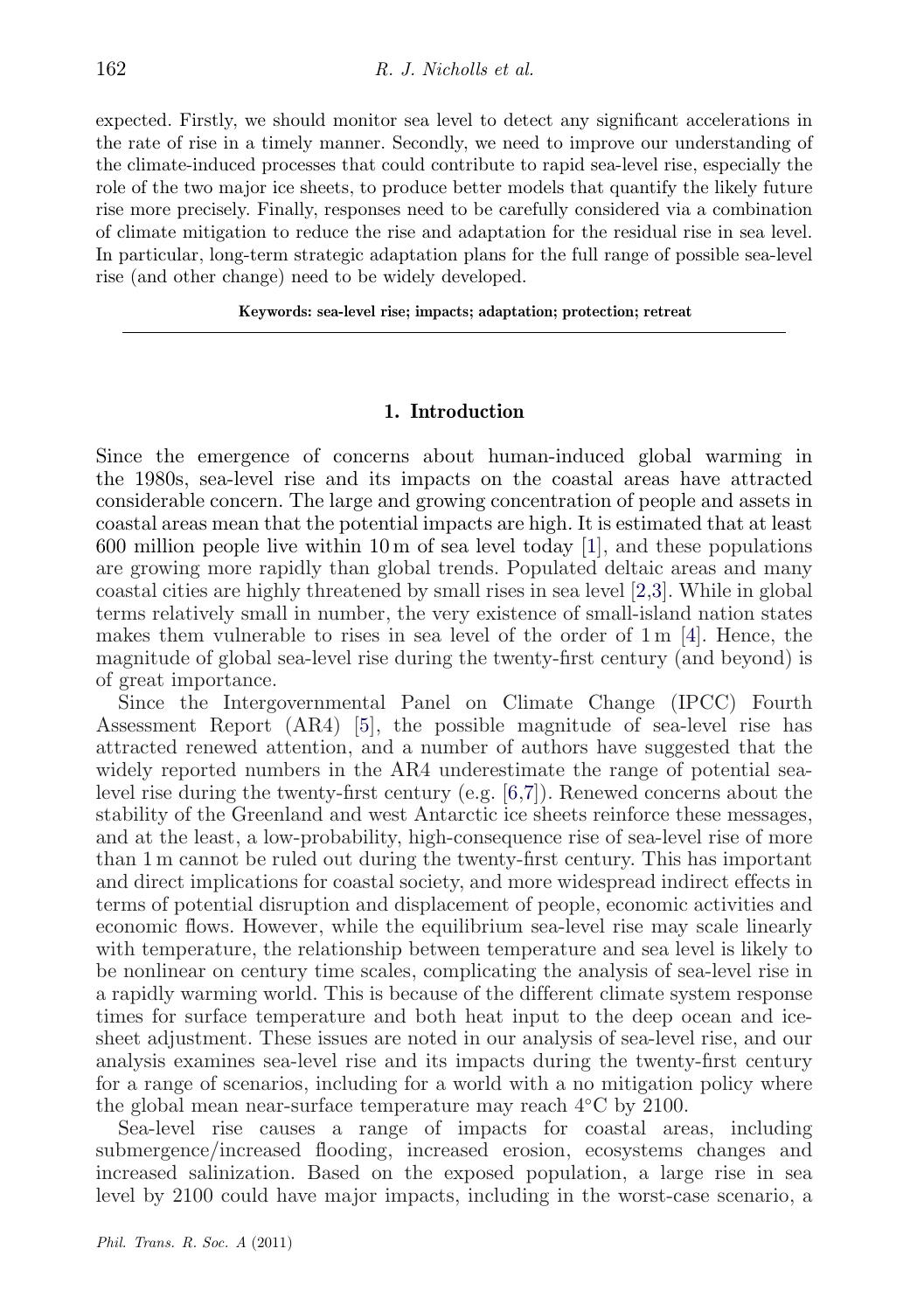forced displacement<sup>1</sup> of a large proportion of the coastal population and economy. However, humans also adapt proactively to these changes via a range of measures, which can be characterized as protection, accommodation or (planned) retreat [\[2](#page-17-0)[,8\]](#page-18-0). Such adaptation can greatly reduce the possible impacts. Most analyses have contrasted the simplest case of protection versus retreat (or land abandonment). While protection has significant costs, the available analyses suggest that in densely populated coastal areas, protection costs are generally much less than the avoided impacts, and protection generally makes economic sense (e.g. [\[9,10\]](#page-18-0)). However, this does not mean that protection will take place, and a question remains about its practicality—and proactive adaptation in general, especially in the world's poorest countries, such as most small-island states or sub-Saharan Africa [\[11\]](#page-18-0). Looking at the literature, two distinct views concerning protection emerge [\[12\]](#page-18-0). The pessimists assume that protection is unaffordable and/or largely fails, and that most potential impacts are realized with sea-level rise leading to large-scale forced displacements of population on an unprecedented scale. This leads to an argument for stringent and immediate climate mitigation and preparation for environmental refugees. The optimists assume that protection will be widespread and largely succeed, and residual impacts will only be a fraction of the potential impacts. Hence, the main consequence of sea-level rise is the diversion of investment into new and upgraded coastal defences and other forms of adaptation (e.g. flood-warning systems). As we consider larger rises in sea level, hence concern that protection and proactive adaptation, in general, may fail, increases, and the potential for the pessimist's view to be realized grows.

This paper explores these issues, with a focus of trying to provide indicative outcomes given a beyond  $4<sup>o</sup>C world. In §2, the science of sea-level rise is$ reviewed, with special consideration of post-AR4 sea-level-rise scenarios. These are synthesized to develop a potential range of rise by 2100 that is broadly consistent with a beyond  $4°C$  scenario. In §3, the paper develops indicative estimates of the impacts both with and without adaptation. It uses the framework of the Dynamic Interactive Vulnerability Assessment (DIVA) model [\[13\]](#page-18-0) for this purpose and creates scenarios consistent with the pessimistic and optimistic views that have been defined above. In §4, these results are reviewed in the light of the new synthesis of sea-level rise. Particular attention is addressed to key issues such as vulnerable hotspots in small islands, deltas and coastal cities. Section 5 is a conclusion.

#### **2. Sea-level-rise scenarios for the twenty-first century**

## (*a*) *What does the Intergovernmental Panel on Climate Change Fourth Assessment Report tell us?*

In the IPCC AR4, the global surface temperatures at the end of the twenty-first century (2090–2099) are projected to reach higher than  $4°C$  relative to 1980–1999<sup>2</sup> in three of the Special Report on Emission Scenarios (SRES) emission scenarios:

1Forced displacement is a (reactive) last-resort retreat response. However, more proactive approaches to adaptation would be preferred which would avoid the large costs and potential conflicts that such forced displacement would engender.

<sup>2</sup>This is a 4.5 $\rm ^{\circ}C$  rise above pre-industrial temperatures.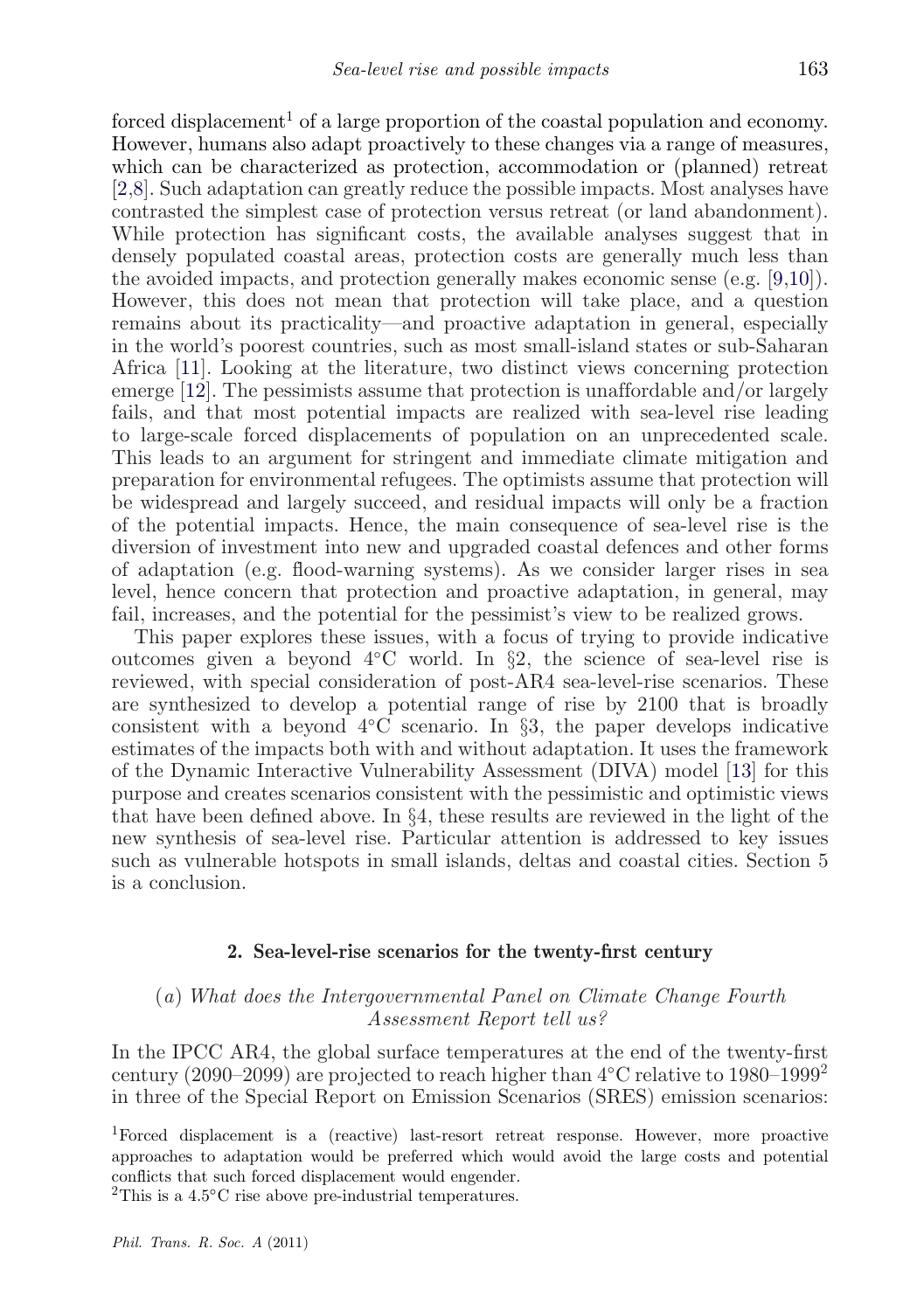<span id="page-4-0"></span>

Figure 1. A graphical summary of the range of IPCC AR4 [\[5\]](#page-18-0) sea-level-rise scenarios (for 2090– 2099) and post-AR4 projections (see [table 1\)](#page-7-0) possible in a 4◦C world. The dotted lines represent the minimum (0.5 m) and maximum (2.0 m) bounds considered in terms of impacts in this study.

A1B, A2 and A1FI [\[14\]](#page-18-0). The upper bounds of the temperature in these scenarios are within the range of 4.4◦C (A1B scenario) to 6.4◦C (A1FI scenario). The upper bounds of projected sea-level rise for these same emission scenarios ranged from 48 to 59 cm (figure 1).<sup>3</sup> In those models, a significant portion of this sea-level rise (around 66%) is attributable to thermal expansion, with the contribution from glaciers and small ice caps being the next biggest term. For the A1B scenario, the contribution of the Greenland ice sheet is estimated to be 8 cm, while the contribution from Antarctica is negative at −2 cm owing to the accumulation of extra precipitation on the ice sheet. Thus, the sea-level-rise contributions from ice sheets are considered to be small in these AR4 model projections.

However, prior to the publication of IPCC AR4, some rapid changes were observed on the Greenland and Antarctic continental ice sheets ([\[14\]](#page-18-0), later published by Rignot *et al*. [\[15\]](#page-18-0) and van de Wal *et al*. [\[16\]](#page-18-0)), but in Greenland these high rates were not sustained from 2006 to 2008 [\[17\]](#page-18-0). In 2007, these observations of rapid change could not be reproduced by state-of-the-art ice sheet models, forced by outputs from climate models (temperature, precipitation), because there was limited understanding of some key processes and feedbacks between the local climate and the ice sheets. The response of the IPCC was to include an oftenoverlooked statement that the 'understanding of some important effects driving sea level rise is too limited *...* [to] provide a best estimate or an upper bound for sea level rise' during the twenty-first century ([\[18\]](#page-18-0), p. 45). They also provided an illustrative scenario such that if the discharge term was to increase linearly with

3This is based on the 95th percentile from table 10.7 in Meehl *et al*. [\[5\]](#page-18-0).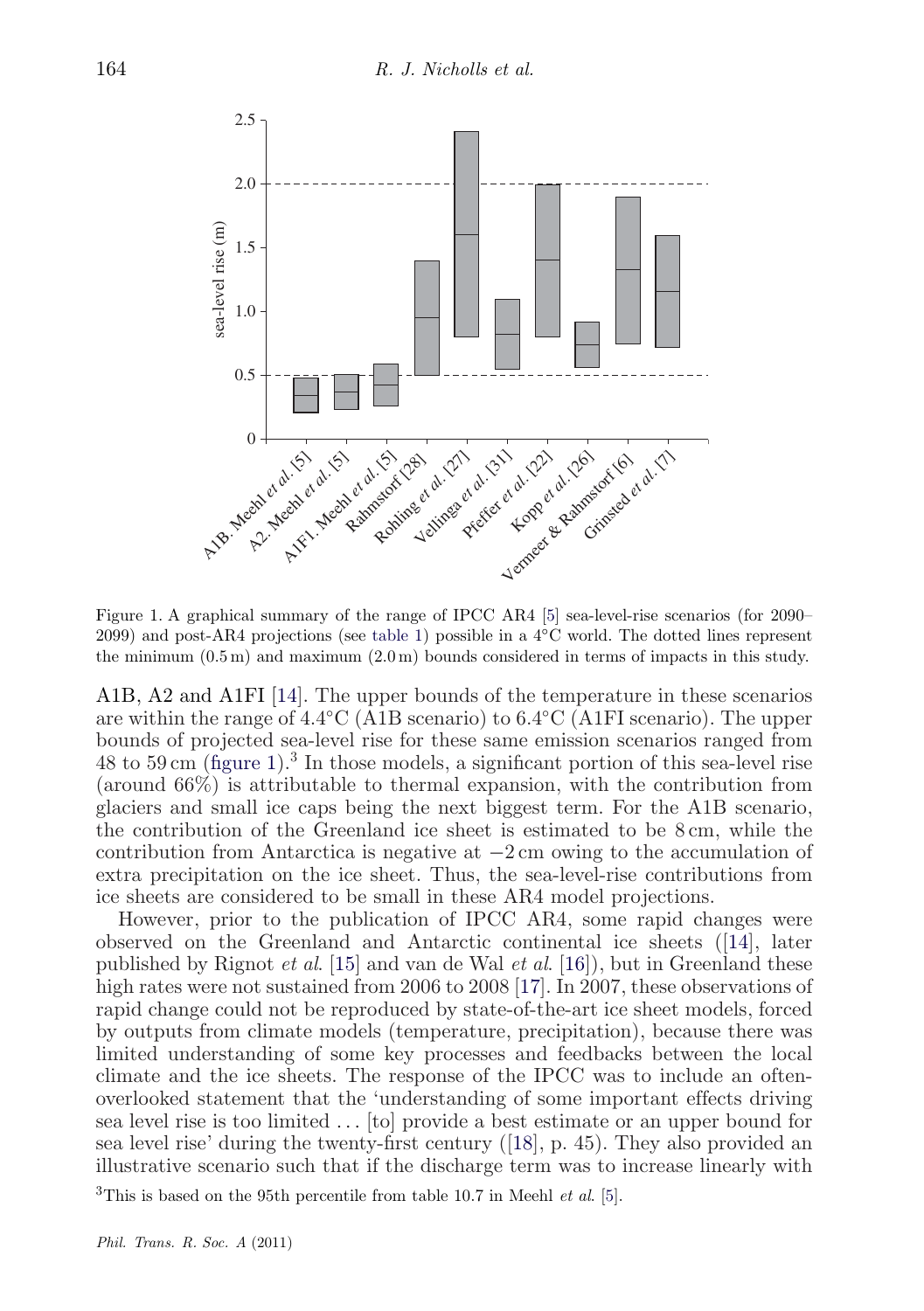temperature, then it could add around 0.1–0.2 m to the projected upper bound for sea-level rise in 2100. This raised the projected upper bounds for the A1B scenario to 61 cm, and that for A1FI to 76 cm, and this has often been interpreted as an upper limit to sea-level rise during the twenty-first century, despite the IPCC statement on the undefined nature of this upper bound. This approach generated extended debates, mainly because the scaled-up values may not fully consider the feedbacks between ice-sheet melting/disintegration and sea level, and hence underestimate the ice-sheet contribution.

A further key question to ask of the IPCC AR4 analysis is how well do the methods reproduce the observed climate change? The observations for the period 1961–2003 are  $1.8 \pm 0.5$  mm yr<sup>-1</sup>, while for the period 1993–2003, they are  $3.1 \pm 0.7$  mm yr<sup>-1</sup>: the corresponding sums of the simulated sea-level components being  $1.1 \pm 0.5$  and  $2.8 \pm 0.7$  mm yr<sup>-1</sup>, respectively, are below these observations [\[19\]](#page-18-0). The more satisfactory agreement for the more recent period, during which individual terms are better known and satellite altimetry is available, indicates improvement in understanding. It should also be noted that the observed sealevel rise is following a trajectory at the high end of the SRES projections made in the IPCC Third Assessment Report in 2001 [\[20,](#page-18-0)[21\]](#page-19-0).

Hence, while we cannot link sea-level rise and temperature rise in a simple manner, a pragmatic choice is to consider 48 cm (or in round terms, 50 cm) as a lower range for the twenty-first century sea-level rise in a beyond 4◦C world. In §3, we consider additional evidence to develop an upper estimate of sea-level rise under such warming.

## (*b*) *Why might global mean sea-level rise exceed the Intergovernmental Panel on Climate Change Fourth Assessment Report projection?*

The most often cited mechanism that could cause sea level to increase significantly beyond the IPCC AR4 projected range is the acceleration of icesheet discharge above the linear rate used in Meehl *et al.* [\[5\]](#page-18-0). Several recent studies have considered this possibility using alternative approaches.

Pfeffer *et al.* [\[22\]](#page-19-0) explored the kinematic constraints on the contribution of ice-sheet outlet glaciers and ice streams to sea-level rise, comparing the rates required to give more than 2 m of sea-level rise with potential glacier rates. They concluded that an increase of up to 2 m for the twenty-first century cannot be excluded, but a rise of 0.8 m is more likely. Pfeffer *et al.* [\[22\]](#page-19-0) use simple physical considerations and some extrapolation of the combinations of contributions from Greenland and Antarctica based on varying glacier velocities. Therefore, their estimates should be regarded not as projections, but only as an indication of the physical constraint to the upper bound of global average sea-level rise. For instance, the earlier acceleration of some of the southeast Greenland glaciers had reversed by 2006 [\[17\]](#page-18-0). This revived the debate as to whether the recent rates of mass loss are transient or not, and whether they should be extrapolated into the future.

An alternative approach is to examine sea-level rise from a previous epoch when the ice sheets had some similarity with present configurations, and temperatures were similar to those expected during the twenty-first century. One such epoch is the last interglacial period (the Eemian), which occurred between 130 000 and 116 000 years ago. Ice-core data suggest that during the Eemian, global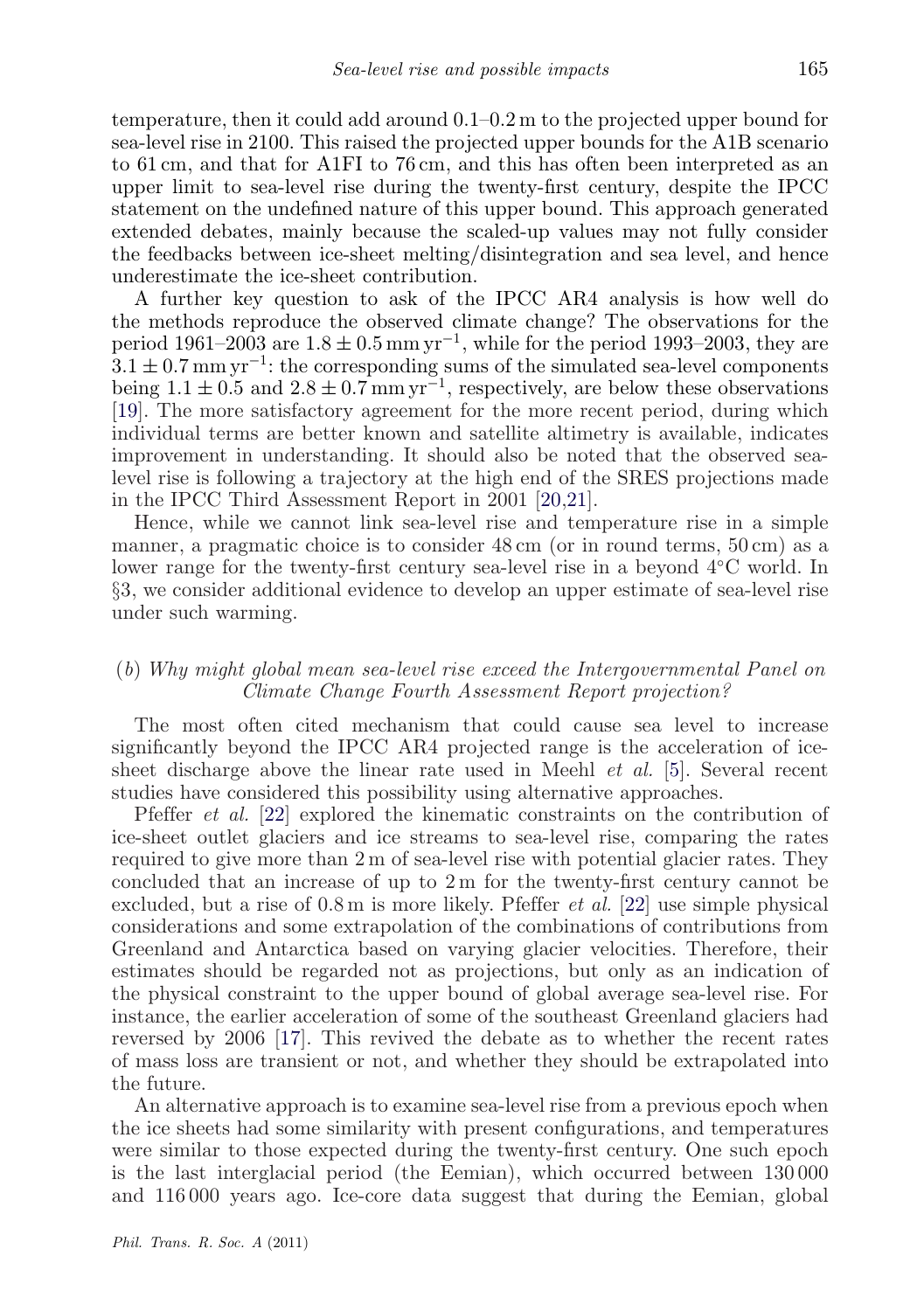mean temperature was  $2-3\degree C$  higher than in the present, while the regional temperatures in Greenland and Antarctic were about 5◦C higher [\[23\]](#page-19-0). Palaeoevidence suggests that during the Eemian, the Greenland ice sheet was about 30 per cent smaller than today [\[24\]](#page-19-0), but with sea levels several metres higher than at present. There is evidence that the Antarctica ice sheet also contributed to this sea-level rise (e.g. [\[25\]](#page-19-0)). Kopp *et al.* [\[26\]](#page-19-0) estimated higher Eemian sea levels at between 6 and 9 m above present, with both the Greenland ice sheet and the Antarctic ice sheets significantly smaller than today.

The information from the Eemian is more useful if ice sheet and sea-level estimates can be dated with sufficient accuracy. Based on their palaeo-studies, Kopp *et al.* [\[26\]](#page-19-0) estimate that the present ice sheets could also contribute about 0.92 m to global sea-level rise per century (with the possibility of higher rates for shorter periods), and this rate could be sustained for centuries. A further estimate of Eemian sea-level rise was provided by Rohling *et al.* [\[27\]](#page-19-0) using a proxy record from the Red Sea. This reconstruction suggests that sea level rose with rates of  $1.6 \pm 0.8$  m per century providing a constraint on the maximum rate of rise.

#### (*c*) *The most recent twenty-first century projections*

The kinematic and palaeo-studies cited above do not provide projections for the sea-level behaviour in a 'beyond 4◦C' world. Rather, they provide a guide to the potential maximum rate of sea-level rise under conditions that might be realized during the twenty-first century.

Since the completion of the IPCC AR4, a number of semi-empirical model projections of sea-level rise have been developed. These use present relationships between temperature and sea-level rise combined with climate-model projections of future warming to give an alternative set of future sea-level projections (e.g. [\[28\]](#page-19-0)). Many of these studies suggest that the upper end of the range of sea-levelrise projections in 2100 could be significantly higher than the IPCC projections [\(figure 1\)](#page-4-0). However, it must be kept in mind that the semi-empirical approaches assume that the observed relationship between temperature and sea level will continue in the future, given much more rapid warming, yet this may not be the case [\[29\]](#page-19-0).

Using the correlation between observations of past changes in sea level with temperature changes since the pre-industrial era, Rahmstorf [\[28\]](#page-19-0) projected a 0.5– 1.4 m rise of sea level by 2100, relative to the 1990 level. Vermeer & Rahmstorf [\[6\]](#page-18-0) refined the method, adding a rapid-response term, which gives an upper value of 1.90 m in 2100 (excluding the uncertainty of the statistical fit of  $\pm 7\%$ ). Other semi-empirical approaches are also available that use slightly different formulations and statistical methods, such as Grinsted *et al.* [\[7\]](#page-18-0). These authors also include palaeo-constraints from preceding centuries, and project a future increase in sea level of up to 1.6 m for the twenty-first century for the SRES A1FI emissions scenario.

Some studies have been undertaken to directly support long-term floodmanagement responses to sea-level rise. In The Netherlands, the Delta Commission [\[30\]](#page-19-0) requested an international assessment to explore the upper boundaries of the possible rise and to develop low-probability/high-impact scenarios for the years 2050, 2100 and 2200. This used both modelling and expertjudgement approaches, and assumed a large temperature rise of 6◦C by 2100 [\[31\]](#page-19-0).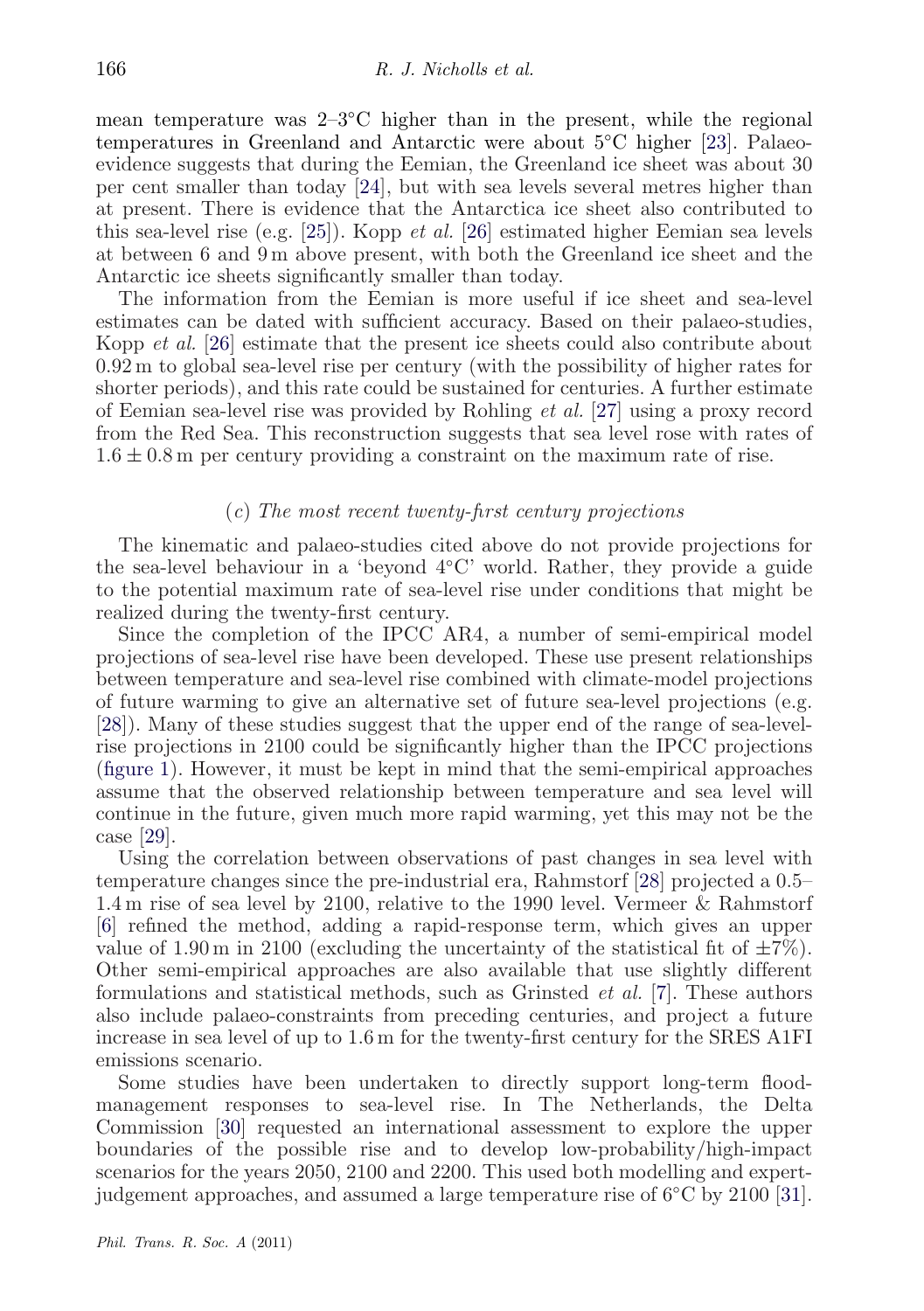| sea-level rise<br>(metre per century) | methodological approach                   | source                     |
|---------------------------------------|-------------------------------------------|----------------------------|
| $0.5 - 1.4$                           | semi-empirical projection <sup>b</sup>    | Rahmstorf [28]             |
| $0.8 - 2.4$ <sup>a</sup>              | palaeo-climate analogue                   | Rohling et al. [27]        |
| $0.55 - 1.10$                         | synthesis <sup>b</sup>                    | Vellinga et al. $[31]$     |
| $0.8 - 2.0$                           | physical-constraint analysis <sup>b</sup> | Pfeffer $et$ al. [22]      |
| $0.56 - 0.92$ <sup>a</sup>            | palaeo-climate analogue                   | Kopp $et \ al. [26]$       |
| $0.75 - 1.90$                         | semi-empirical projection <sup>b</sup>    | Vermeer $&$ Rahmstorf [6]  |
| $0.72 - 1.60^{\circ}$                 | semi-empirical projection <sup>b</sup>    | Grinsted <i>et al.</i> [7] |

<span id="page-7-0"></span>Table 1. Range of global sea-level rise (metre per century) according to post-AR4 research.

aHigher rates are possible for shorter periods.

<sup>b</sup>For the twenty-first century.

<sup>c</sup>For the best palaeo-temperature record.

Expert judgement is a useful technique as it provides a mechanism to capture important, but poorly understood, processes such as the ice-sheet response (cf. [\[32\]](#page-19-0)), although it often expands the uncertainties. As a starting point, Vellinga *et al.* [\[31\]](#page-19-0) used recent observations which imply that higher contributions from the two ice sheets are possible and took the palaeo-reconstruction of Rohling *et al.* [\[27\]](#page-19-0) as an upper constraint. They concluded that plausible global sea-levelrise scenarios were  $0.55-1.10 \text{ m}$  in 2100, and  $1.5-3.5 \text{ m}$  in 2200 (these estimates were then used as a base for developing local sea-level-rise scenarios for The Netherlands by taking into consideration other components such as geoidal changes, vertical land movement and storm surges).

The UK Met Office also developed a low-probability, high-impact range of sealevel rise scenarios, called the H++ scenario, to explore impacts and adaptation responses above the IPCC AR4 range. This was applied in the Thames Estuary 2100 Project (TE2100), which concerned the future flooding of London, and then adopted to national scenario guidance [\[33\]](#page-19-0). It used research from Rohling *et al.* [\[27\]](#page-19-0) and Pfeffer *et al.* [\[22\]](#page-19-0) as constraints, and accounted for the recent observed rapid changes in the two ice sheets. Overall, it adopted a maximum global rise of 2.5 m by 2100. (Allowing for geodal changes (the necessity of which is discussed by Mitrovica *et al.* [\[34\]](#page-19-0)) resulted in a sea-level rise around the UK of between 0.93 and 1.9 m during the twenty-first century.) However, Lowe *et al.* [\[33\]](#page-19-0) also concluded that there is evidence that such a large increase should be considered very unlikely to occur during the next 100 years (see also [\[29\]](#page-19-0)).

Based on a selection of the recent studies we have considered, table 1 summarizes the range of estimates for century-scale sea-level rise from a range of methods. While such estimates are possible, this should not be interpreted as being likely. What is likely, however, is that higher rates of sea-level rise will result from warmer temperatures.

The possibility of reversibility of large changes in ice sheets, and their corresponding contribution to sea level, is also important. Gregory *et al.* [\[35\]](#page-19-0) concluded that a local warming of above  $2.7 \pm 0.5$ °C (average annual temperature rise related to 1990) would cause irreversible loss of the Greenland ice sheet. The approximate magnitude for this threshold is supported by results from the last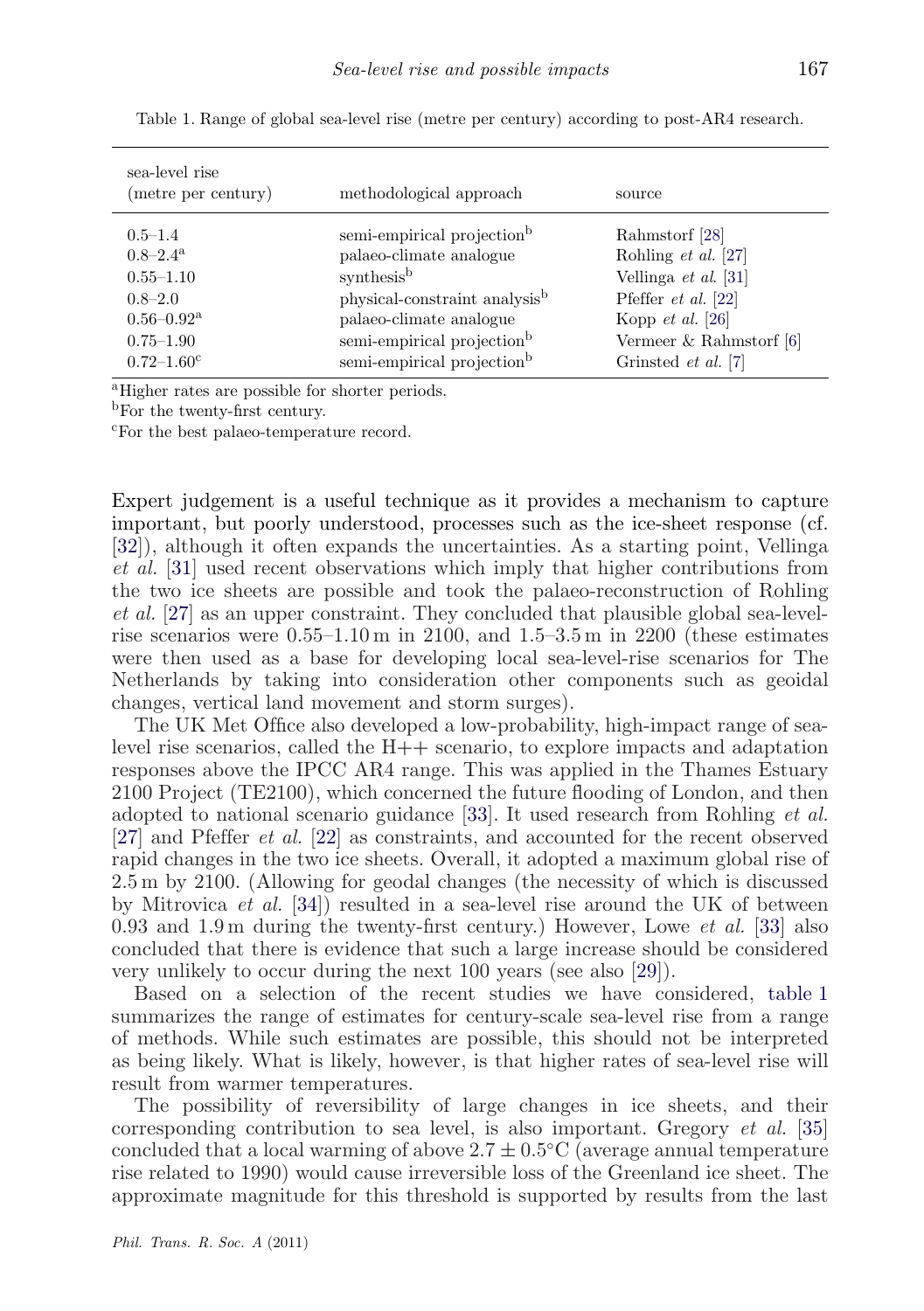interglacial period when temperatures were a few degrees warmer than today, and the Greenland ice sheet was smaller (see  $\S 2a$ ), although Hansen [\[36\]](#page-19-0) suggests that a lower threshold should be used. A recent study by Ridley *et al.* [\[37\]](#page-19-0) suggests that a higher warming could be sustained, but only for a short period of time. Because of the presence of large uncertainties, AR4 did not assign a temperature threshold for the irreversible melt of the vulnerable west Antarctic ice sheet. However, Lenton *et al.* [\[38\]](#page-19-0) suggested that it would be in the range of 5–8°C local warming, corresponding to 3–5◦C global warming, if evidence, such as the disintegration of ice shelves along the Antarctic Peninsula and the crevasse/meltwater hypothesis [\[39,40\]](#page-19-0), were taken into consideration. Equally, marine ice-sheet instability may be triggered by (ocean) temperature rise, but once started, it may be rather insensitive to the actual atmospheric temperature rise that is achieved [\[41\]](#page-19-0).

## (*d*) *Summary*

Our review of high-end post-AR4 sea-level projections suggests that a credible upper bound of twenty-first century sea-level rise is of the order of 2 m. Combined with the earlier estimates of sea-level-rise scenarios from the AR4, this suggests a pragmatic range of 0.5–2 m for twenty-first century sea-level rise, assuming a 4◦C or more rise in temperature. However, since it is not certain that recent observed increases in ice discharge from the ice sheets will continue to accelerate, we must also be clear that the upper part of this range is considered unlikely to be realized. As advocated by Solomon *et al*. [\[14\]](#page-18-0) and Lowe & Gregory [\[29\]](#page-19-0), among others, while such uncertainty remains, it is fundamental to continue monitoring sea level to detect any large or unexpected accelerations of rise. In parallel, developments of process-based models could improve the robustness of projections. We also note the conclusions of Rahmstorf *et al.* [\[20\]](#page-18-0) and Pielke ([\[21\]](#page-19-0), p. 206) that 'Once published, projections should not be forgotten but should be rigorously compared with evolving observations'.

Finally, we have focused on the range of uncertainty in the recent rate of global mean sea-level rise. The IPCC AR4 analysis also highlighted the significant spread in projected spatial patterns of sea-level rise. While there is a growing understanding of what drives regional sea-level rise [\[42\]](#page-19-0), there still remains a large spread in the deviations of regional sea-level rise from the global mean value [\[43\]](#page-20-0). The uncertainty in oceanic density changes could be up to several tens of centimetres from the global mean value, depending on the location. A further local contribution would be required in scenarios with larger ice melt owing to gravitational changes [\[34](#page-19-0)[,44–46\]](#page-20-0). Finally, the non-climate component of sea-level rise owing to subsidence could also be substantial (e.g. due to water abstraction), most especially in susceptible deltas where human groundwater withdrawal and sediment starvation can be greatly enhanced [\[11,](#page-18-0)[47,48\]](#page-20-0), and this also needs to be considered.

#### **3. Sea-level-rise impacts and adaptation responses**

The previous section showed that a global rise in sea level of 0.5–2.0 m by 2100 is consistent with a beyond 4◦C world. To explore the possible impacts with and without a protection response, the potential impacts of a 0.5 and 2 m global mean rise in sea level by 2100 are now assessed as bounding cases using the DIVA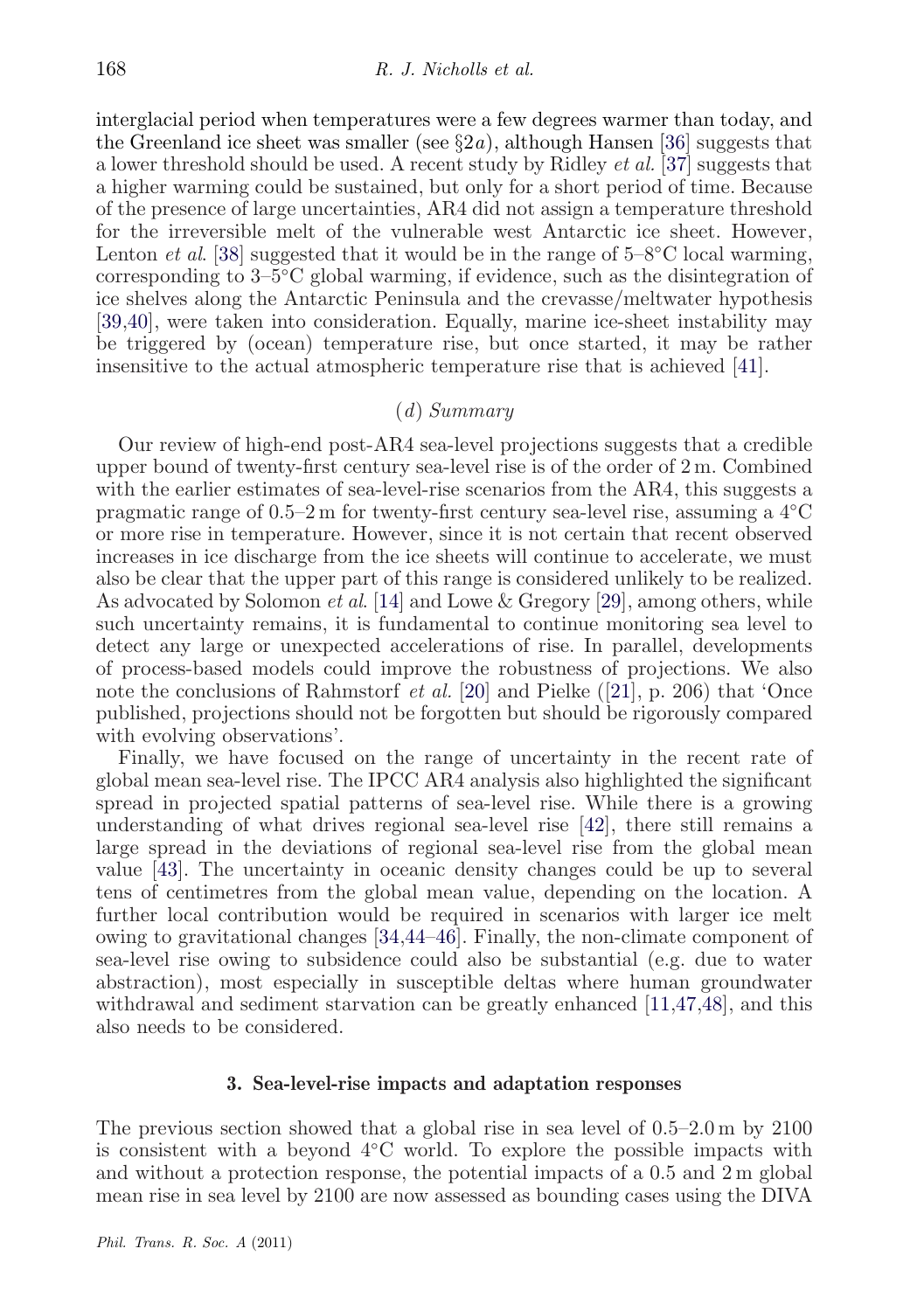model framework. These sea-level-rise scenarios are downscaled using estimates of glacial isostatic adjustment from Peltier [\[49,50\]](#page-20-0) and natural subsidence in deltas, assumed as 2 mm yr−1. It is recognized that using a global-mean scenario is an idealized assumption. However, it follows all previous published impact assessments, and hence is broadly comparable with these earlier results. Further, unpublished results, which have examined impacts under a range of realistic sealevel-rise patterns, indicate that while the uncertainty in the impacts rises when this factor is considered, there is little systematic change to the results (e.g. [\[51,52\]](#page-20-0)). The results are most sensitive to deviations around south, southeast and east Asia, as this is the region where the largest coastal population occurs. Hence, the use of global-mean scenarios is an appropriate simplification for this exploratory analysis. In all cases, the sea-level-rise scenarios are combined with a temperature scenario exceeding a 4◦C rise and with the A1B<sup>4</sup> socioeconomic scenario in all cases [\[53\]](#page-20-0).

In the analysis, impacts and adaptation costs are both assessed for assumptions that are consistent with the pessimist's and optimist's perspectives, respectively. The 'pessimists' and the 'optimists' generally accept the high-impact potential of sea-level rise, although pessimists may stress larger rise scenarios. They disagree much more on adaptation, especially protection. Pessimists view protection as being infeasible and likely to fail. Hence, actual impacts are similar to the exposure, leading to high impacts, numerous disasters, and an unplanned and forced retreat. In contrast, optimists view protection as likely to be applied in developed areas and likely to be successful. Hence, actual impacts are much smaller than the potential impacts, but there are significant adaptation costs. Below, impacts without and with adaptation are compared to illustrate the pessimistic and optimistic views, respectively.

#### (*a*) *The Dynamic Interactive Vulnerability Assessment model*

The DIVA model is an integrated model of coastal systems that assesses biophysical and socioeconomic impacts driven by climate change and socioeconomic development<sup>5</sup> ([\[13](#page-18-0)[,54\]](#page-20-0); [http://diva-model.net\)](http://diva-model.net). The climatic scenarios comprise temperature and most importantly, sea-level change, while the socioeconomic scenarios comprise coastal population, gross domestic product (GDP) and land-use change. In DIVA, there are an explicit range of adaptation options. Hence, unlike most published assessments of sea-level rise (e.g. [\[55\]](#page-20-0)), impacts do not solely depend upon the selected climatic and socioeconomic scenarios, but also on the selected adaptation strategy, with a no upgrade/adaptation strategy being one option. Here, only the flooding/submergence and erosion aspects of DIVA are considered. These are

<sup>4</sup>The A1T, A1B and A1FI population and GDP scenarios are essentially the same, with a major difference being assumptions about the main energy sources. The A1 population peaks in 2050 and declines thereafter. The B1 population scenario is the same as the A1 population. The B2 and especially the A2 socioeconomic scenarios have larger populations and hence would give a larger coastal population.

 ${}^{5}$ Here, DIVA v. 2.0.4 is used combined with DIVA database v. 1.3, where elevation is derived from the GTOPO30 dataset.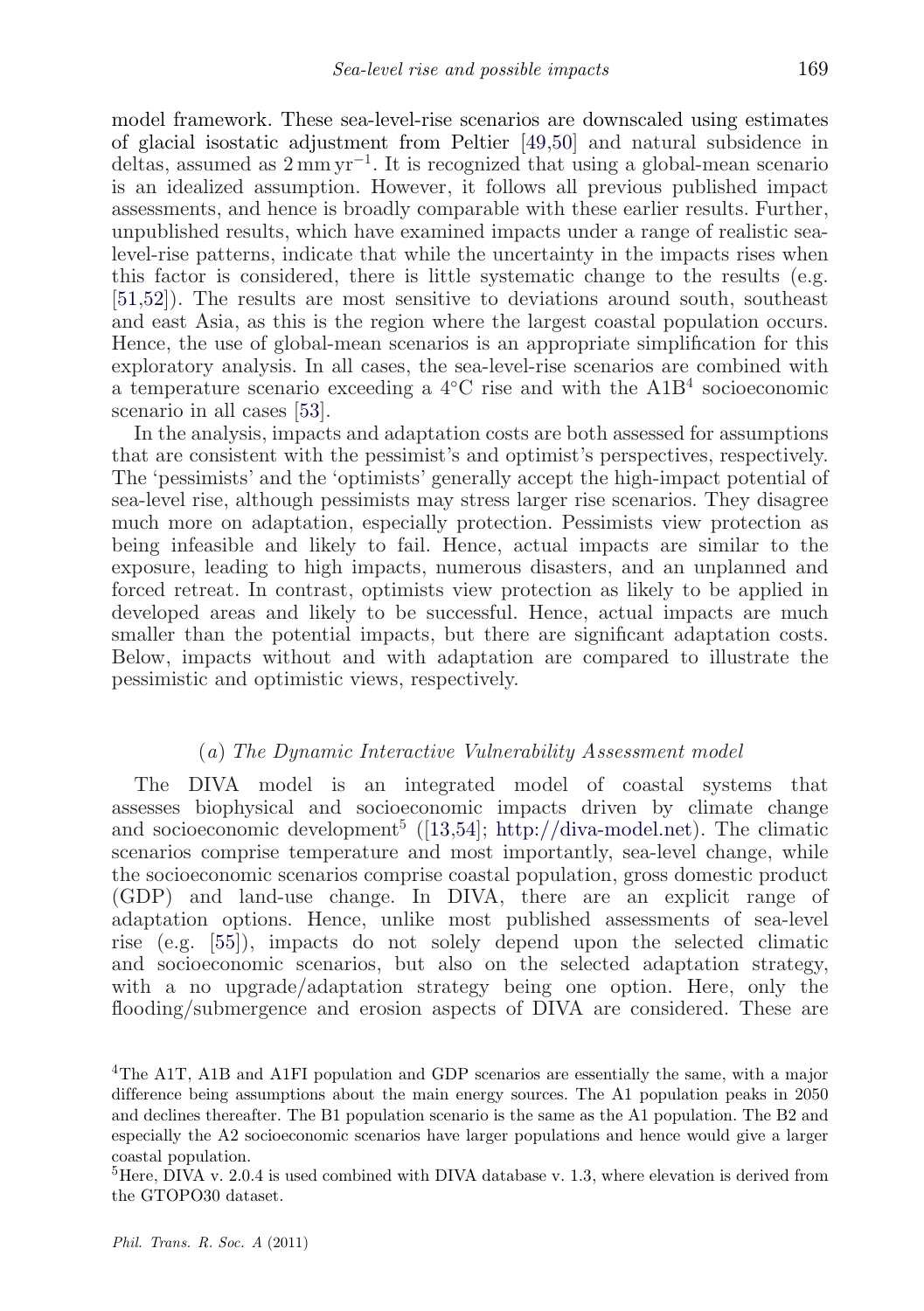discussed in more detail by Tol *et al.* [\[56\]](#page-20-0) and Hinkel *et al.* [\[57\]](#page-20-0), respectively, while the underlying model database and spatial structure are explained by Vafeidis *et al.* [\[58\]](#page-20-0).

Both direct and indirect coastal erosion are assessed. The direct effect of sealevel rise on coastal erosion is estimated using the Bruun rule (e.g. [\[59\]](#page-20-0)). Sealevel rise also affects coastal erosion indirectly as tidal basins become sediment sinks under rising sea level, trapping sediments from the nearby open coast into tidal basins [\[60\]](#page-20-0). This indirect erosion is calculated using a simplified version of the aggregated scale morphological interaction between a tidal basin and the adjacent coast (ASMITA) model (e.g. [\[61\]](#page-20-0)). About 200 of the largest tidal basins around the world are considered. DIVA considers beach/shore nourishment as the adaptation response to erosion. In beach nourishment, the sand is placed directly on the intertidal beach, while in shore nourishment, the sand is placed below low tide, where the sand is expected to progressively feed onshore owing to wave action, following the recent Dutch practice [\[62\]](#page-20-0). The way these options are applied is discussed further below.

The flooding and submergence of the coastal zone caused by mean sea-level rise and associated storm surges is assessed for both sea and river floods. Large parts of the coastal zone are already threatened by extreme sea levels produced during storms, such as shown by Hurricane Katrina (USA, 2005), Cyclone Nagris (Burma, 2008) and Storm Xynthia (France, 2010). These extreme events are produced by a combination of storm surges and astronomical tides, and the return period of extreme sea levels is reduced by higher mean sea levels. Sea-level rise also raises water levels in the coastal parts of rivers (via the backwater effect), increasing the probability of extreme water levels. DIVA considers both these flooding mechanisms. In the analysis, the present stormsurge characteristics are displaced upwards with the rising sea level, which implies no change to the intensity or frequency of coastal storms or interaction between sea level and tidal and surge characteristics. This assumption follows twentieth and early twenty-first century observations of mean and extreme sea level (e.g. [\[63–](#page-20-0)[66\]](#page-21-0)). Taking into account the effect of dikes, flood areas for different return periods are estimated. This is done by estimating the change in safety, assuming that a dike system is present (cf. [\[67,68\]](#page-21-0)), and dike construction/upgrade is the adaptation option for flooding and submergence. There is no empirical data on the baseline level of safety at a global level, so a demand for safety function is used as explained below, and the safety is assumed to be provided by dikes. Based on dike height, land elevation and relative sea level, the frequency of flooding can be estimated over time. This is further converted into people flooded and economic flood damages based on population density and GDP (see below). River flooding is evaluated in a similar fashion along 115 major rivers.

DIVA also estimates the social and economic consequences of the physical impacts described above. For this paper, the *number of people displaced* by sealevel rise can be estimated owing to a combination of erosion and increased flooding. In the case of flooding, a threshold return level needs to be assumed to define abandonment. This has been set at a greater than a 1 in 1 year frequency of flooding. If a lower frequency of flooding (e.g. 1 in 10 year) was selected, the land area lost and the number of people displaced would be reduced.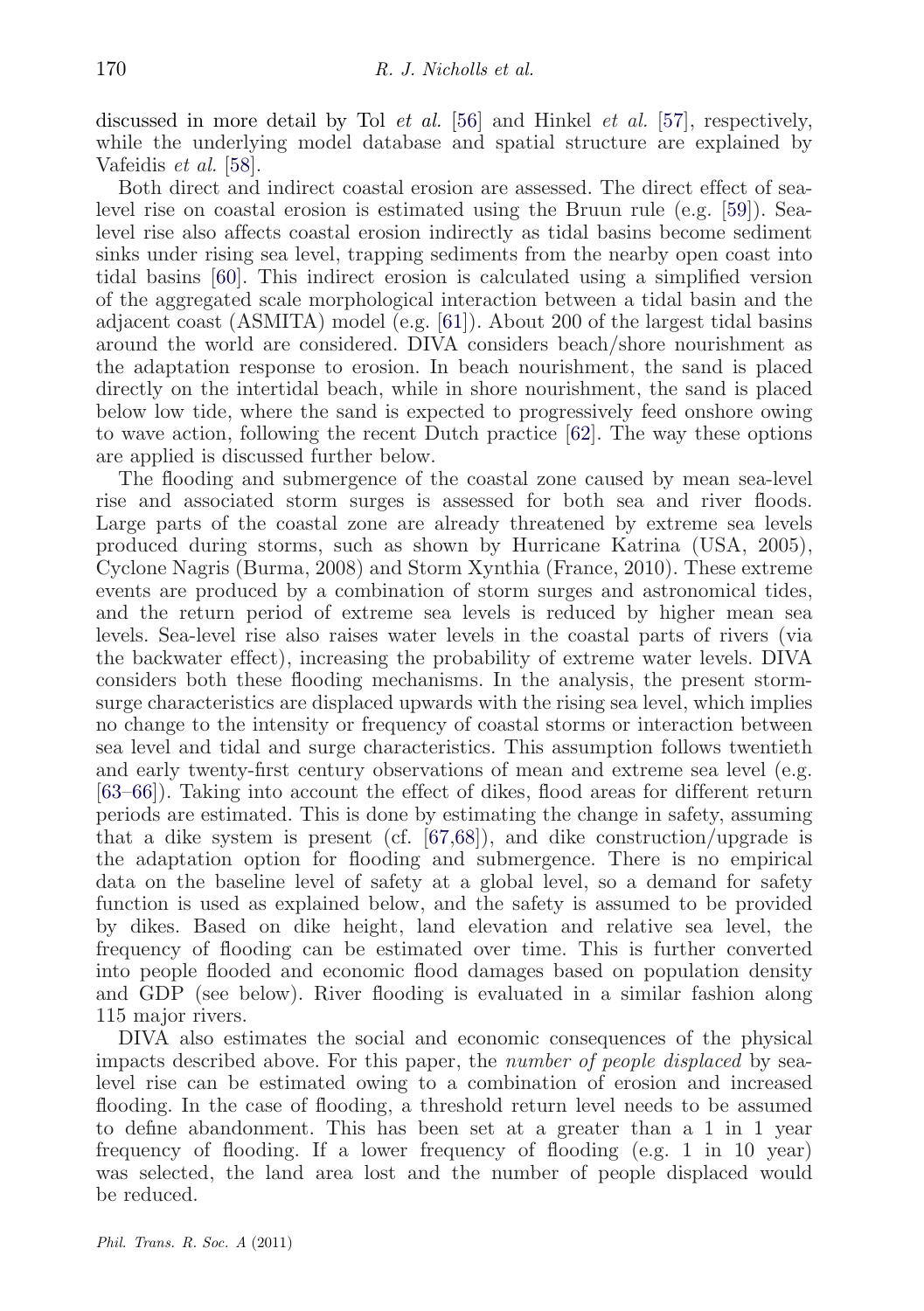DIVA computes impacts both without and with adaptation. Without adaptation, DIVA computes potential impacts in a traditional impact-analysis manner. In this case, dike heights are maintained at 1995 levels, but not raised, so flood risk rises with time as relative sea level rises. Beaches and shores are not nourished. With adaptation, dikes are raised based on the demand function for safety [\[69\]](#page-21-0), which is increasing in *per capita* income and population density, but decreasing in the costs of dike building [\[70\]](#page-21-0). Dikes are not applied where there is very low population density (less than 1 person  $km^{-2}$ ), and above this population threshold, an increasing proportion of the demand for safety is applied. Half of the demand for safety is applied at a population density of 20 persons  $km^{-2}$  and 90 per cent at a population density of 200 persons  $\text{km}^{-2}$ .

With adaptation, beaches and shores are nourished according to a costbenefit analysis that balances costs and benefits (in terms of avoided damages) of adaptation. Shore nourishment has lower costs than beach nourishment, but is not widely practised at present and has the disadvantage of not immediately enhancing the sub-aerial beach. Beach nourishment is therefore the preferred adaptation option, but only if the tourism revenue is sufficient to justify the extra costs. The number of tourists and their spending follows the Hamburg tourism model (HTM), an econometric model of tourism flows [\[71,72\]](#page-21-0). In the HTM, tourism numbers increase with population and income. Climate change pushes tourists towards the poles and up the mountains.

Adaptation costs are estimated for the two adaptation options considered: dike building and beach nourishment. Initially, unit dike costs are taken from the global vulnerability assessment carried out by Hoozemans *et al.* [\[67\]](#page-21-0). Given that sea-level rise is up to  $2 \text{ m}$ , the dike costs for this scenario are raised offline to take account of the larger cross section that is required: a dike required in response to a 2 m rise in sea level is assumed to be four times the cost of that required for a 1 m rise in sea level (it is assumed that dikes of up to 1 m in height have a similar cost; cf. [\[73\]](#page-21-0)). DIVA only considers the capital cost of dike construction, but maintenance costs are approximately 1 per cent per annum, and as the capital stock grows, so the maintenance costs can become significant. Hence, maintenance costs are considered here as an offline calculation. The costs of beach nourishment were derived by expert consultation with Delatares (formerly Delft Hydraulics). Different cost classes are applied, depending on how far the sand for nourishment needs to be transported, as this is a significant determinant of such costs. It is assumed that sufficient sand resources are available for nourishment purposes throughout the twenty-first century.

It is important to note that the purpose of the adaptation strategies described above is not to compute an optimal adaptation policy, but to model how coastal managers could respond to sea level rise. The complementary adaptation strategies serve the same purpose as the climate and socioeconomic scenarios, i.e. to explore possible futures. DIVA's different adaptation strategies show how different assumptions made about the behaviour of coastal planners translate into differences in impacts and adaptation costs. This interpretation can be enriched using the results from the climate framework for uncertainty, negotiation and distribution (FUND) model [\[74\]](#page-21-0), which employs a benefit–cost approach. FUND estimated that 25 per cent of the developed coastal zone is abandoned if the costs of protection increased fourfold [\[73\]](#page-21-0), and this correction is applied for the 2 m rise scenario.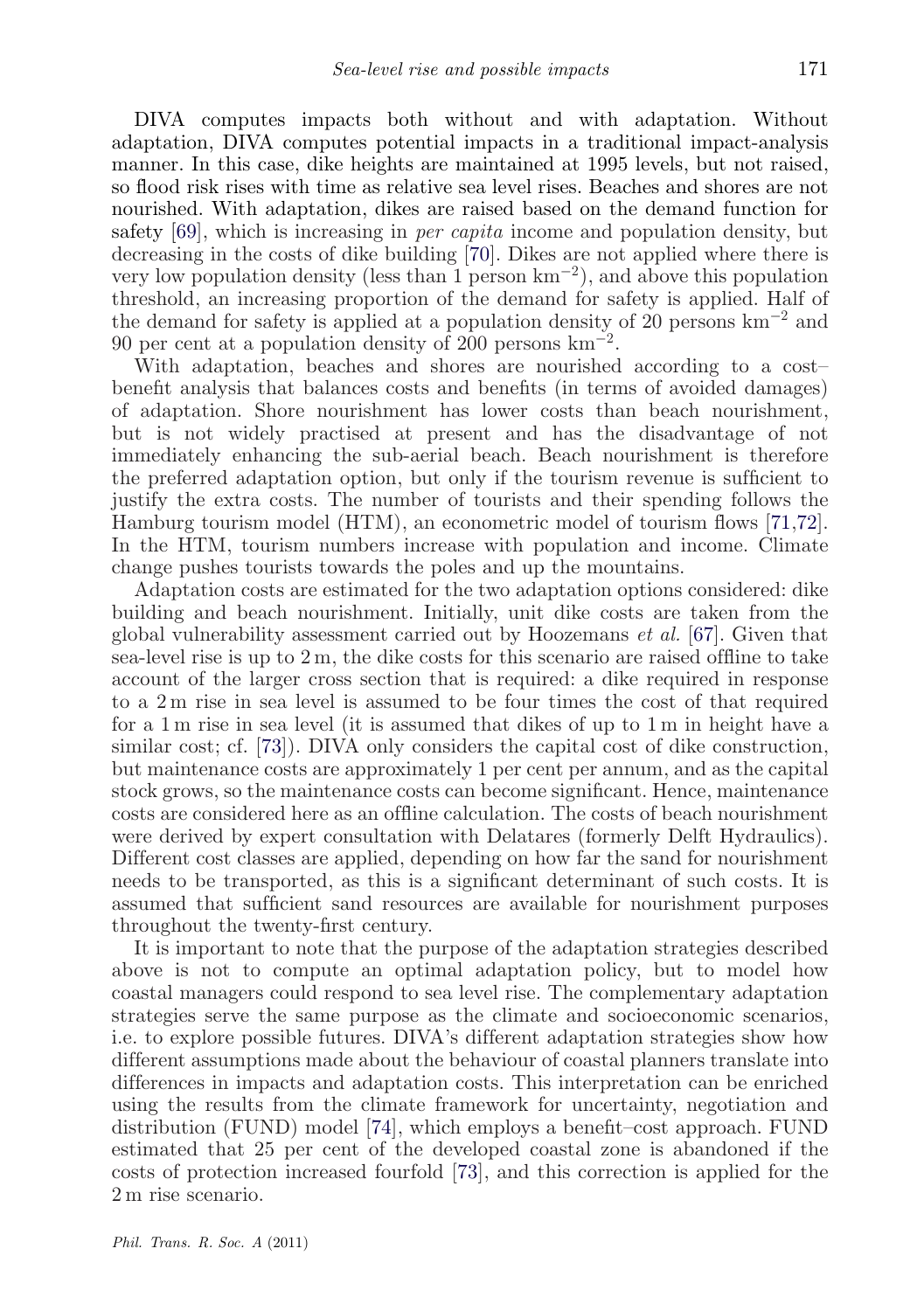

Figure 2. Global dryland losses according to the DIVA model assuming no adaptation for a 0.5 m (grey lines) and a 2.0 m (black lines) rise in sea level by 2100.

#### (*b*) *The pessimist's versus the optimist's view*

Results for a world where adaptation is not implemented/fails versus a world with successful adaptation are now contrasted for selected parameters.

Assuming no adaptation, of the two land-loss mechanisms considered in DIVA, submergence is a much larger contribution to the loss than erosion. Under these conditions, land loss amounts to a total of  $877\,000-1789\,000 \,\mathrm{km}^2$ for a 0.5 and 2.0 m rise in sea level, respectively (figure 2). This amounts to approximately 0.6–1.2% of the global land area. The net population displaced by this rise is more significant, being estimated at 72 and 187 million people over the century, respectively (roughly 0.9–2.4% of the global population). This reflects the high population density in coastal areas.<sup>6</sup> The results are consistent with the literature on environmental refugees (e.g. [\[75\]](#page-21-0)), which forecasts large population displacements owing to sea-level rise. Most of the threatened people are concentrated in three regions in Asia: east, southeast and south Asia [\(figure 3\)](#page-13-0). Given 0.5–2 m rise in sea level, a total of 53–125 million people are estimated to be displaced over the century from these three regions alone. In the three small-island regions (Caribbean, Indian Ocean and Pacific Ocean), 1.2–2.2 million people are displaced over the century, with all three regions contributing significantly. It is noteworthy that impacts in some regions such as north and west Europe and the North America Atlantic Coast, impacts are much greater for a 2.0 m scenario than for a 0.5 m scenario. This reflects that pre-existing defences provide benefits for a 0.5 m rise, but are overwhelmed by a 2.0 m rise.

 $6$ Note that the socioeconomic scenarios used here assume no coastward migration: if coastward migration does continue in the coming decades, the impact potential would be amplified.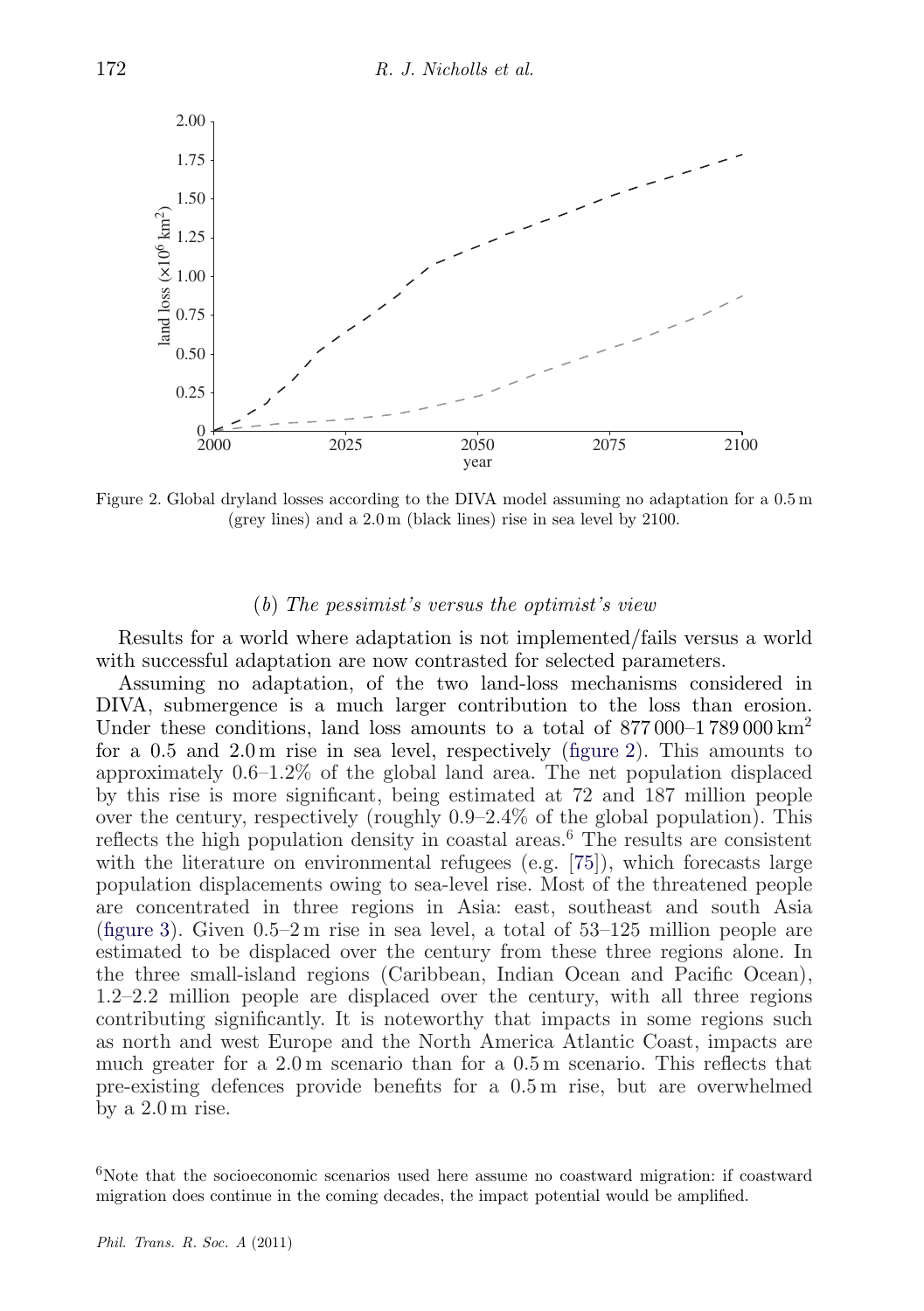<span id="page-13-0"></span>

Figure 3. The distribution of net population displacement over the twenty-first century by region assuming no protection for a 0.5 m (grey bars) and a 2.0 m (black bars) rise in sea level. C.I.S., Commonwealth of Independent States.

If we assume protection with dikes and nourishment, the number of displaced people falls dramatically to comparatively minor levels of 41 000–305 000 people displaced over the twenty-first century. Hence, in contrast to the no-protection scenario, the problem of environmental refugees almost disappears.

The costs of protection are zero if we assume no protection. In contrast, the dike and nourishment responses have substantial costs. The incremental adaptation costs<sup>7</sup> are estimated at roughly between US \$25 and \$270 billion (1995 values) per annum for 0.5 and 2.0 m in 2100, respectively. Dike costs dominate these response costs, and dike maintenance becomes an increasing component of the costs over time. This illustrates an important long-term consequence of a widespread protection response to sea-level rise that will continue to grow beyond 2100. In 2100, the relative mix of nourishment, dike construction/upgrade and dike maintenance costs is 36, 39 and 25 per cent; and 13, 51 and 37 per cent for the 0.5 and 2.0 m rise in sea level, respectively. The regional spread of these costs is quite variable with east Asia, North America Atlantic, North America Pacific, north and west Europe and South America Atlantic being the five regions with the highest costs [\(figure 4\)](#page-14-0). In terms of avoided human displacement as a function of protection investment, not surprisingly, the benefits are highest in the regions with most threatened people: east Asia, south Asia and southeast Asia. It directly affects those on the coast, but also has knock-on effects further inland.

<sup>7</sup>Hence, these results assume an existing adaptation infrastructure that can be upgraded. If this is not the case, this is termed an 'adaptation deficit', which will require further investment to address [\[76,77\]](#page-21-0).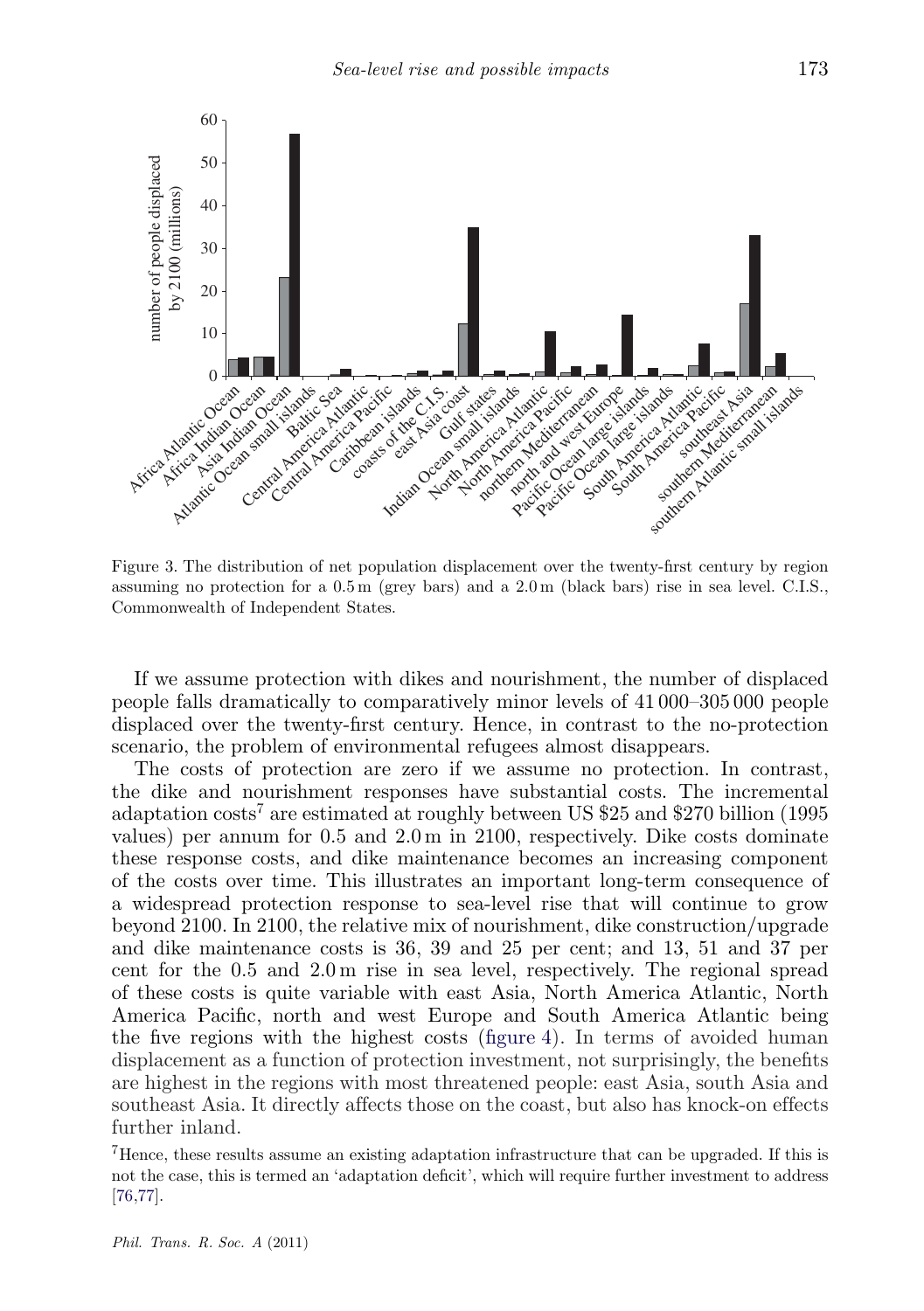<span id="page-14-0"></span>

Figure 4. The annual protection cost by coastal region in 2100, as a percentage of global protection investment for a 0.5 m (grey bars) and a 2.0 m (black bars) rise in sea level by 2100.

### **4. Discussion**

Section 2 showed that a sea-level rise of between 0.5 and 2.0 m is not an implausible range of climate-induced global rise in sea level in a 4◦C world. Owing to our poor understanding of the underlying processes driving climateinduced sea-level rise, we cannot associate any likelihood with this range, and we conclude that rises above 0.5 m and especially 1 m by 2100 are possible, rather than inevitable. However, it is important to consider what would happen and what responses are available if such large changes did occur: in effect, there is a poorly understood potential for a high-consequence rise in global sea-level rise that is of significant interest to those concerned about coastal impacts and adaptation.

The results presented in §3 investigate the issue of impacts and adaptation assuming a rise in sea level between 0.5 and 2.0 m with or without upgraded protection by 2100. The results are indicative and are designed to provide an overview of their implications: they bracket the range of impacts and adaptation costs that might occur with intermediate sea-level-rise scenarios and partialprotection scenarios. They show that in addition to the uncertainty about sea-level rise, the outcome is very sensitive to our assumptions about protection. Without further upgrade to protection (no adaptation), sea-level rise will erode and more particularly flood and submerge extensive low-lying coastal areas displacing tens to millions of people or more by 2100. This would be a highly undesirable future world with many millions of forced environmental refugees owing to sea-level rise alone. In contrast, assuming a protection response, the impact of sea-level rise is mainly felt in terms of increasing protection costs. Hence, in developed coastal areas, a higher rise in sea level translates into a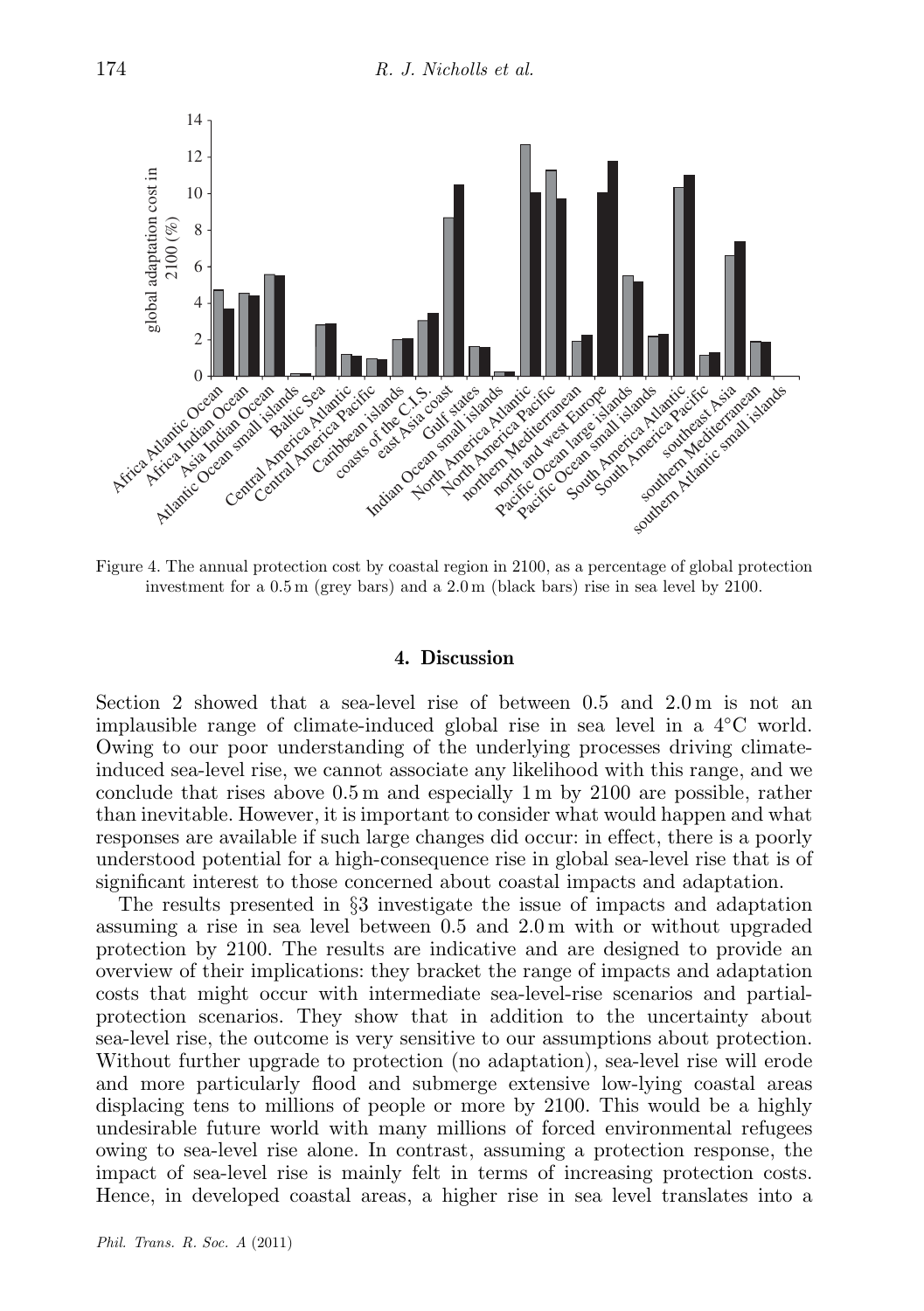larger protection cost. While the residual impacts would also rise, this is minor in magnitude when compared with a no-protection scenario (cf. [\[10\]](#page-18-0)), and this is not evaluated here. So in conclusion, there is great uncertainty about the magnitude and sources of impacts and costs under high sea-level-rise scenarios.

Climate mitigation remains a viable strategy to avoid the 4◦C world considered in this paper [\[78\]](#page-21-0). Reducing temperature rise reduces the magnitude of sea-level rise, although importantly, stabilizing global temperatures does not stabilize sea level. Rather, it stabilizes the rate of sea-level rise, a process that has been termed the 'commitment to sea-level rise' [\[5\]](#page-18-0). Hence, a need to adapt to sealevel rise would remain even under mitigation, and mitigation and adaptation policies are more effective when combined in coastal areas: mitigation reduces the rate of sea-level rise to a manageable level and adaptation is required for the remaining rise [\[2\]](#page-17-0). At present, the appropriate mix of mitigation and adaptation is not well understood, partly because scenarios of sea-level rise under different stabilization trajectories are poorly developed as already discussed, and partly because of uncertainty about adaptation. Combined with the uncertainties in sea level already discussed in §2, this is an important area for further research.

Without mitigation, the fundamentally different outcomes come down to how successful adaptation, and protection in particular, might be. While there is extensive literature in both the camps, which this paper has termed the 'pessimists' and the 'optimists', respectively, there has been little attempt to reconcile these two perspectives and really understand coastal adaptation as a systematic process [\[10,12\]](#page-18-0). The 'pessimists' seem to take it as read that adaptation will either fail or people will not even try to adapt. In contrast, the 'optimists' appear overly confident that benefit–cost approaches describe human behaviour in response to threats such as sea-level rise [\[3,](#page-17-0)[10\]](#page-18-0). Both views can find empirical evidence to support them. In particular, the response to relative sea-level rise in subsiding coastal cities support the optimist's perspective as they have all been protected, rather than fully or even partially abandoned. This includes cities in developing countries such as Bangkok in Thailand. However, adaptation failure cannot be ruled out, and major disasters such as Hurricane Katrina in 2005 and its impact on New Orleans certainly suggest caution. New Orleans' defences are now largely rebuilt and upgraded to a much higher standard than before Katrina at a cost of US \$15 billion [\[79\]](#page-21-0), but it is too early to assess the long-term effect of Katrina on the city (cf. [\[80\]](#page-21-0)). In more general terms, it is certainly plausible that extreme events can trigger a cycle of decline and ultimately coastal abandonment [\[81\]](#page-21-0). Much more research on adaptation in coastal areas, including protection, is required. Historical analogue studies could be especially valuable.

Vulnerability to sea-level rise is not uniform and small islands, Africa and south, southeast and east Asia are recognized as the most vulnerable regions [\[11\]](#page-18-0). This reflects their high and growing exposure and low adaptive capacity. These regions are the areas where protection is most likely to not occur or fail, and they collectively contain a significant proportion of potential environmental refugees, especially the Asian regions [\(figure 3\)](#page-13-0). Many of the people in Asia live in deltas, which are extensive and often subsiding coastal lowlands, amplifying global changes and making them more challenging environments for adaptation [\[47,48,](#page-20-0)[82\]](#page-21-0). Small islands have relatively small population and given that implementing protection could also present significant problems, forced abandonment seems a feasible outcome for small changes in sea level (e.g. [\[83\]](#page-21-0)).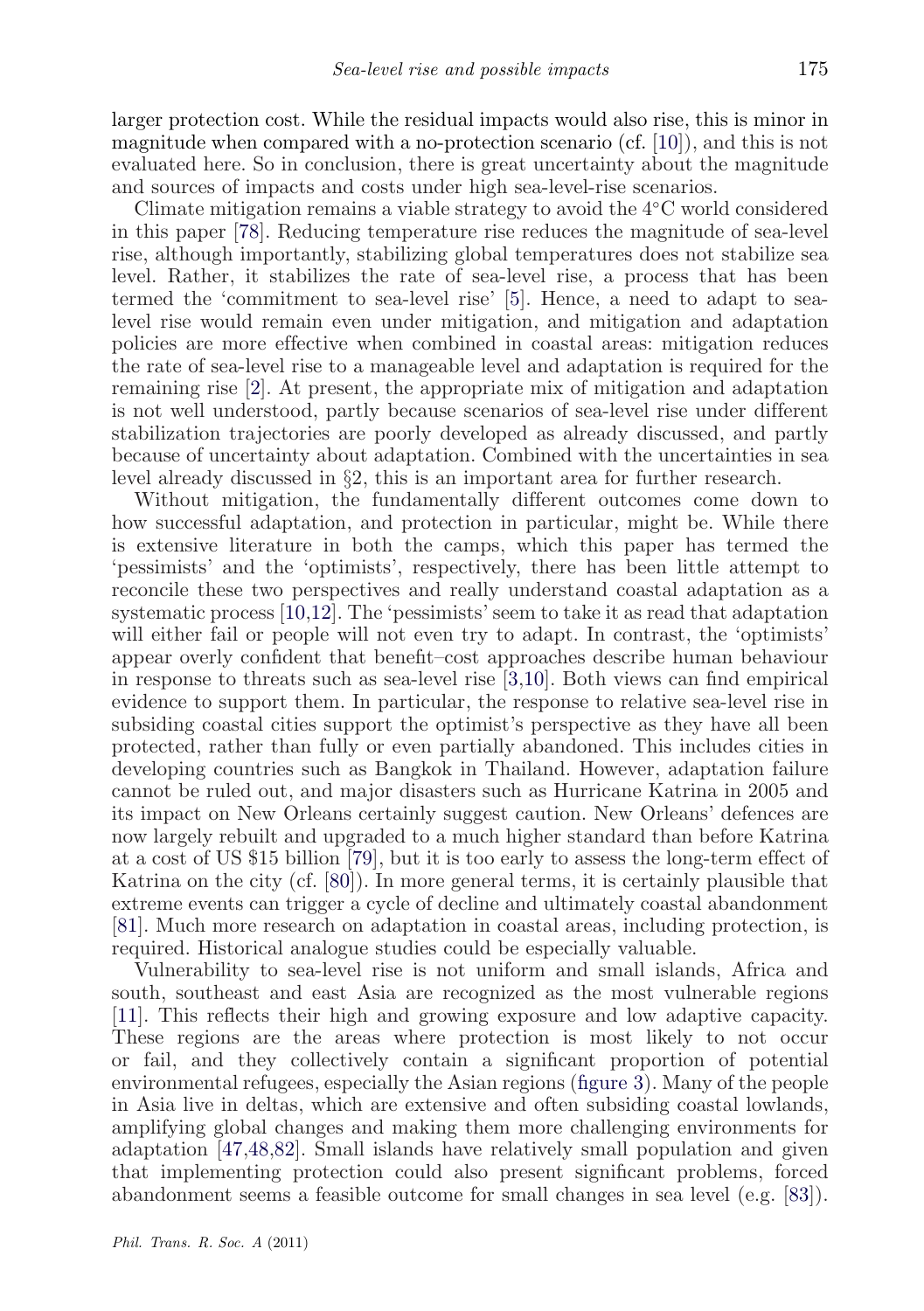Hence, the threats to these vulnerable regions provide some of the strongest arguments for mitigation to avoid a 4◦C world. In addition, adaptive capacity needs to be enhanced in these vulnerable regions, regardless of the magnitude of sea-level rise. Realistic assessments of responses are required across the spectrum of adaptation: at the extreme, planned retreat is to be preferred to forced abandonment.

To date, there are only two strategic attempts to plan long-term adaptation to sea-level rise and these are both in the developed world: (i) the Thames Estuary 2100 (TE2100) Project [\[33\]](#page-19-0), which considers flood management in London and its environs, and (ii) the Delta Commission [\[30\]](#page-19-0), which considers the future of The Netherlands under sea-level rise. As already noted, both studies were prepared to consider quite large rises in sea level—much larger rises than quantified in the IPCC AR4. In both cases, the problem was constructed as one where high uncertainty is inherent, and it is fundamental to evaluate the low-probability highconsequence scenarios. In TE2100, a scenario-neutral analysis was followed, where the flood-management system was tested against sea-level-rise scenarios of up to 5 m, without worrying about the timing of this rise. Hence, a progressive sequence of adaptation measures could be identified that would manage the range of sealevel rise. Issues of the timing of adaptation have been analysed subsequently. The Delta Commission took a slightly different approach and looked to 2200 and estimated that sea levels might be up to  $3.5 \text{ m}$  higher than today [\[31\]](#page-19-0). However, both studies came to the conclusion that improved/upgraded protection was the best approach in their study sites, although both projects aspire to work with, and mimic nature as much as possible within this goal. The principles illustrated here should be applied much more widely—coastal cities with a large exposure to flooding are widespread, especially in Asia and North America [\[73\]](#page-21-0). More generic analyses of adaptation are also useful such as the World Bank [\[77\]](#page-21-0) assessment of the economics of adaptation to climate change. Broad-scale studies could also be more developed, including responding to large rises in sea level as considered in this paper.

## **5. Conclusions**

Climate-induced rise of relative sea level during the twenty-first century could be larger than the widely reported absolute numbers published by the IPCC AR4 [\[5,18\]](#page-18-0), and a rise of up to 2 m is not implausible but of unquantifiable probability. In essence, there is a low-probability/high-consequence tail to the sea-level scenarios, although we have no basis to evaluate what that probability might be. While the IPCC AR4 report also acknowledges this fact, the presentation failed to communicate this important point effectively, and most readers of the IPCC assessments failed to notice this caveat concerning the published scenarios. From the perspective of those interested in impact and adaptation assessments, this is an important failure that we hope the next IPCC assessment will explicitly address.

Linking sea-level rise to temperature rise is difficult and there is not a simple relationship between the two factors. Hence, the sea-level-rise scenarios for a 4◦C rise in temperature is uncertain, and a 0.5–2.0 m global rise in sea level has been selected as a pragmatic range to associate with such a temperature rise.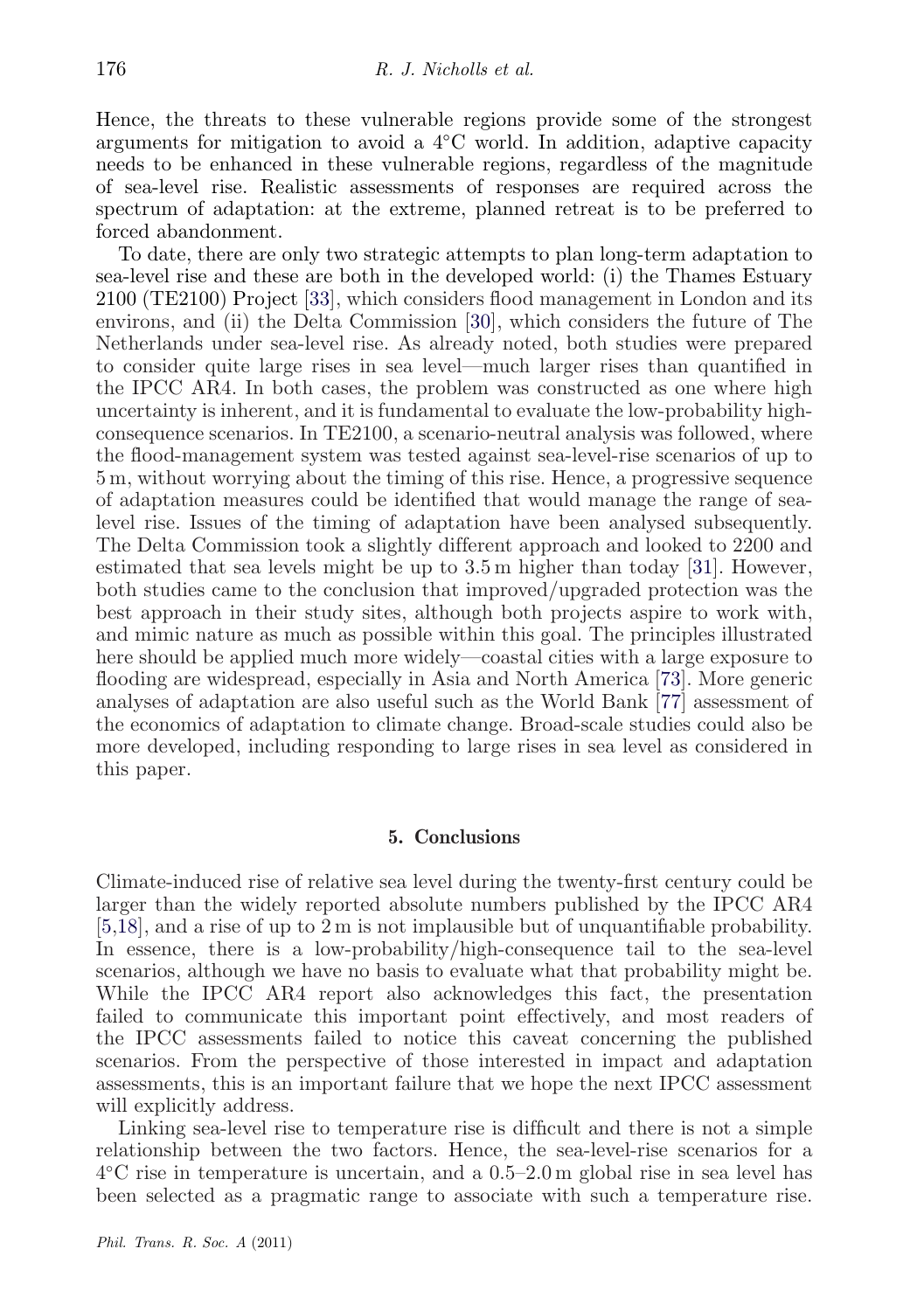<span id="page-17-0"></span>The human exposure is very large, reflecting the high population density in the coastal zone. Assuming no or failed adaptation, this exposure translates into catastrophic impacts with tens of millions or even more people being turned into environmental refugees owing to sea-level rise. In contrast, a protection response suggests that most of the threatened population would be protected, and the main consequence of a large rise in sea level is a larger investment in protection infrastructure. This analysis shows that it is incorrect to automatically assume a global-scale population displacement owing to a large rise in sea level, and coastal populations may have more choices than widely assumed. However, the more vulnerable locations such as small islands and populated deltas will be severely challenged by large rises in sea level, and the most appropriate adaptation responses, including protection, require more analysis.

Nicholls *et al.* [2] argued that the response to sea-level rise required a combination of adaptation for the inevitable rise, and mitigation to limit the inevitable rise of sea level to manageable magnitudes. This reflects the large inertia of sea-level rise, which means stabilizing global temperature in order to stabilize the rate of rise. Even so, rising sea levels will continue for centuries into the future. This analysis supports this view, as adaptation is more likely to succeed for smaller rises in sea level consistent with stringent mitigation. Better quantification of future sea levels and their links to temperature rise, including the role of the large ice sheets, is clearly important. Coastal adaptation requires more planning and there will be a debate about what allowances should be made for sea-level rise. The long-term vision of the Thames Estuary 2100 project [\[33\]](#page-19-0) and the Delta Commission [\[30\]](#page-19-0) are to be commended. These schemes are establishing a flexible approach to management where there is some upgrading of defences and a logical sequence of additional measures to reduce risk. This will be combined with monitoring of sea level so that the timing of further upgrades can be optimized. This type of adaptation planning needs to be applied much more widely in terms of developing a coherent strategy to deal with an uncertain rise in sea level over the next 100–200 years.

R.J.N. and S.B. were partly supported by the UK Natural Environment Research Council (NERC), under the QUEST programme (grant number NE/E001882/1). R.J.N., S.B., J.H. and R.S.J.T. were partly supported by the European Commission (DG Research) Seventh Framework Programme, as part of the Climate Cost Project (Full Costs of Climate Change, grant agreement 212774), [www.climatecost.eu.](http://www.climatecost.eu) N.M. and P.V. were supported by the Dutch KB2 programme 'IPOP Zee en Kust'. J.A.L. and D.d.G. were supported by the Joint DECC/Defra Met Office Hadley Centre Climate Programme (GA01101).

#### **References**

- 1 McGranahan, G., Balk, D. & Anderson, B. 2007 The rising tide: assessing the risks of climate change and human settlements in low elevation coastal zones. *Environ. Urbanisation* **19**, 17–37. [\(doi:10.1177/0956247807076960\)](http://dx.doi.org/10.1177/0956247807076960)
- 2 Nicholls, R. J., Wong, P. P., Burkett, V. R., Codignotto, J. O., Hay, J. E., McLean, R. F., Ragoonaden, S. & Woodroffe, C. D. 2007 Coastal systems and low-lying areas. In *Climate change 2007: impacts, adaptation and vulnerability*. *Contribution of Working Group II to the Fourth Assessment Report of the Intergovernmental Panel on Climate Change* (eds M. L. Parry, O. F. Canziani, J. P. Palutikof, P. J. van der Linden & C. E. Hanson), pp. 315–357. Cambridge, UK: Cambridge University Press.
- 3 Nicholls, R. J., Hanson, S., Herweijer, C., Patmore, N., Hallegatte, S., Corfee-Morlot, J., Chateau, J. & Muir-Wood, R. 2008 Ranking port cities with high exposure and vulnerability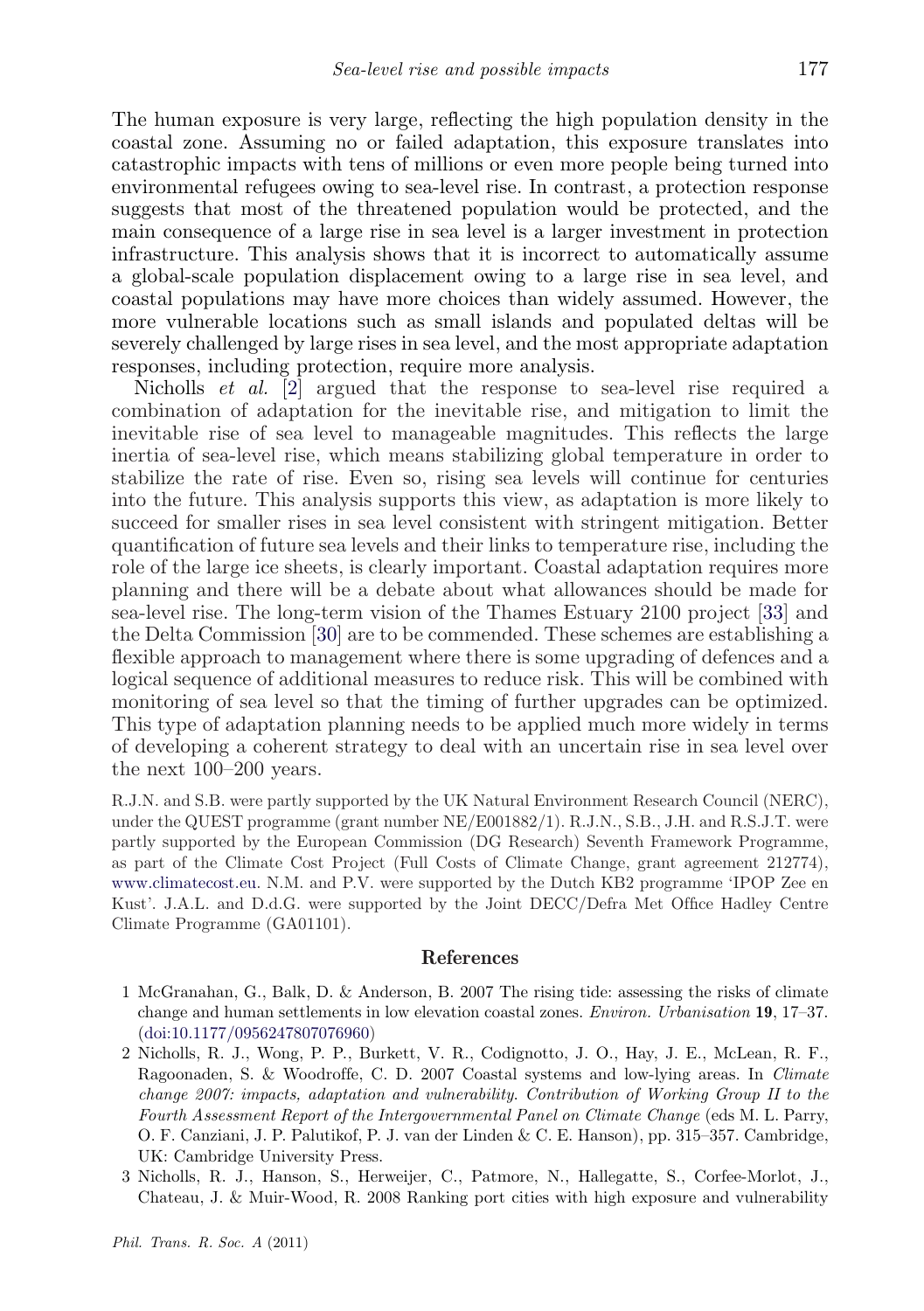<span id="page-18-0"></span>to climate extremes: exposure estimates. Environment working paper no. 1. Organization for Economic Co-operation and Development, Paris.

- 4 Mimura, N., Nurse, L., McLean, R. F., Agard, J., Briguglio, L., Lefale, P., Payet, R. & Sem, G. 2007 Small islands. In *Climate change 2007: impacts, adaptation and vulnerability. Contribution of Working Group II to the Fourth Assessment Report of the Intergovernmental Panel on Climate Change* (eds M. L. Parry, O. F. Canziani, J. P. Palutikof, P. J. van der Linden & C. E. Hanson), pp. 687–716. Cambridge, UK: Cambridge University Press.
- 5 Meehl, G. A. *et al*. 2007 Global climate projections. In *Climate change 2007: the physical science basis. Contribution of Working Group I to the Fourth Assessment Report of the Intergovernmental Panel on Climate Change* (eds S. Solomon, D. Qin, M. Manning, Z. Chen, M. Marquis, K. B. Averyt, M. Tignor & H. L. Miller), pp. 433–497. Cambridge, UK: Cambridge University Press.
- 6 Vermeer, M. & Rahmstorf, S. 2009 Global sea level linked to global temperature. *Proc. Natl Acad. Sci. USA* **106**, 21 527–21 532. [\(doi:10.1073/pnas.0907765106\)](http://dx.doi.org/10.1073/pnas.0907765106)
- 7 Grinsted, A., Moore, J. C. & Jevrejeva, S. 2009 Reconstructing sea level from paleo and projected temperatures 200 to 2100 AD. *Clim. Dyn.* **34**, 461–472. [\(doi:10.1007/s00382-](http://dx.doi.org/10.1007/s00382-008-0507-2) [008-0507-2\)](http://dx.doi.org/10.1007/s00382-008-0507-2)
- 8 Klein, R. J. T., Nicholls, R. J., Ragoonaden, S., Capobianco, M., Aston, J. & Buckley, E. H. 2001 Technological options for adaptation to climate change in coastal zone. *J. Coastal Res.* **17**, 531–543.
- 9 Sugiyama, M., Nicholls, R. J., Vafeidis, A. T. 2008 Estimating the economic cost of sea-level rise. MIT global change joint program publications, report no. 156. See [http://mit.edu/global](http://mit.edu/globalchange/www/MITJPSPGC_Rpt156.pdf) [change/www/MITJPSPGC\\_Rpt156.pdf.](http://mit.edu/globalchange/www/MITJPSPGC_Rpt156.pdf)
- 10 Anthoff, D., Nicholls, R. J. & Tol, R. S. J. 2010 The economic impact of substantial sea-level rise. *Mitigation Adaptation Strat. Glob. Change* **15**, 321–335. [\(doi:10.1007/s11027-010-9220-7\)](http://dx.doi.org/10.1007/s11027-010-9220-7)
- 11 Nicholls, R. J. & Cazenave, A. 2010 Sea-level rise and its impact on coastal zones. *Science* **328**, 1517–1520. [\(doi:10.1126/science.1185782\)](http://dx.doi.org/10.1126/science.1185782)
- 12 Nicholls, R. J. & Tol, R. S. J. 2006 Impacts and responses to sea-level rise: a global analysis of the SRES scenarios over the twenty-first century. *Phil. Trans. R. Soc. A* **364**, 1073–1095. [\(doi:10.1098/rsta.2006.1754\)](http://dx.doi.org/10.1098/rsta.2006.1754)
- 13 DINAS-COAST Consortium. 2006 *DIVA 1.5.5.* Potsdam, Germany: Potsdam Institute for Climate Impact Research (on CD-ROM).
- 14 Solomon, S., Qin, D., Manning, M., Chen, Z., Marquis, M., Averyt, K. B., Tignor, M. & Miller, H. L. (eds) 2007 *Climate change 2007: the physical science basis. Contribution of Working Group I to the Fourth Assessment Report of the Intergovernmental Panel on Climate Change*. Cambridge, UK: Cambridge University Press.
- 15 Rignot, E., Bamber, J. L., van den Broeke, M. R., Davis, C., Li, Y., van de Berg, W. J. & van Meijgaard, E. 2008 Recent Antarctic ice mass loss from radar interferometry and regional climate modelling. *Nat. Geosci.* **1**, 106–110. [\(doi:10.1038/ngeo102\)](http://dx.doi.org/10.1038/ngeo102)
- 16 van de Wal, R. S. W., Boot, W., van den Broeke, M. R., Smeets, C. J. P. P., Reijmer, C. H., Donker, J. J. A. & Oerlemans, J. 2008 Large and rapid melt-induced velocity changes in the ablation zone of the Greenland ice sheet. *Science* **321**, 111–113. [\(doi:10.1126/science.1158540\)](http://dx.doi.org/10.1126/science.1158540)
- 17 Kerr, R. A. 2009 Galloping glaciers of Greenland have reined themselves in. *Science* **323**, 458. [\(doi:10.1126/science.323.5913.458a\)](http://dx.doi.org/10.1126/science.323.5913.458a)
- 18 Intergovernmental Panel on Climate Change (IPCC). 2007 *Climate change 2007: synthesis report. Contribution of Working Groups I, II and III to the Fourth Assessment Report of the Intergovernmental Panel on Climate Change.* Geneva, Switzerland: IPCC.
- 19 Bindoff, N. L. *et al*. 2007 Observations: oceanic climate change and sea level. In *Climate change 2007: the physical science basis. Contribution of Working Group I to the Fourth Assessment Report of the Intergovernmental Panel on Climate Change* (eds S. Solomon, D. Qin, M. Manning, Z. Chen, M. Marquis, K. B. Averyt, M. Tignor & H. L. Miller), pp. 385–432. Cambridge, UK: Cambridge University Press.
- 20 Rahmstorf, S., Cazenave, A., Church, J., Hansen, J., Keeling, R., Parker, D. & Somerville, R. 2007 Recent climate observations compared to projections. *Science* **316**, 709. [\(doi:10.1126/](http://dx.doi.org/10.1126/science.1136843) [science.1136843\)](http://dx.doi.org/10.1126/science.1136843)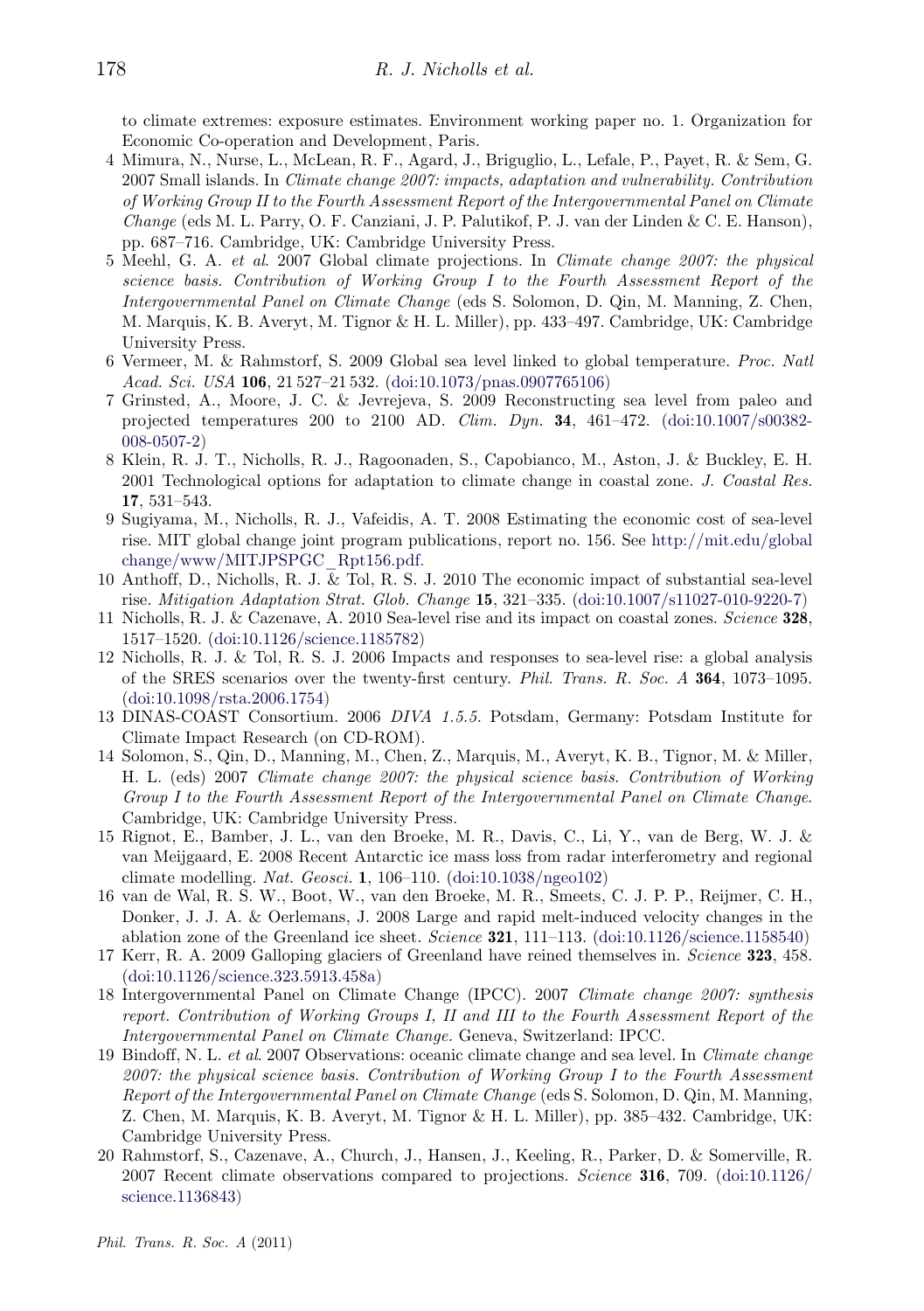- <span id="page-19-0"></span>21 Pielke, R. 2008 Climate predictions and observations. *Nat. Geosci.* **1**, 206. [\(doi:10.1038/](http://dx.doi.org/10.1038/ngeo157) [ngeo157\)](http://dx.doi.org/10.1038/ngeo157)
- 22 Pfeffer, W., Harper, J. & O'Neel, S. 2008 Kinematic constraints on glacier contributions to 21st-century sea-level rise. *Science* **321**, 1340–1343. [\(doi:10.1126/science.1159099\)](http://dx.doi.org/10.1126/science.1159099)
- 23 Jansen, E. *et al*. 2007 Palaeoclimate. In *Climate change 2007: the physical science basis. Contribution of Working Group I to the Fourth Assessment Report of the Intergovernmental Panel on Climate Change* (eds S. Solomon, D. Qin, M. Manning, Z. Chen, M. Marquis, K. B. Averyt, M. Tignor & H. L. Miller), pp. 433–497. Cambridge, UK: Cambridge University Press.
- 24 Fleming, K. & Lambeck, K. 2004 Constraints on the Greenland ice sheet since the last Glacial maximum from sea-level observations and glacial-rebound models. *Q. Sci. Rev.* **23**, 1053–1077. [\(doi:10.1016/j.quascirev.2003.11.001\)](http://dx.doi.org/10.1016/j.quascirev.2003.11.001)
- 25 Willerslev, E. *et al*. 2007 Ancient biomolecules from deep ice cores reveal a forested southern Greenland. *Science* **317**, 111–114. [\(doi:10.1126/science.1141758\)](http://dx.doi.org/10.1126/science.1141758)
- 26 Kopp, R., Simons, F., Mitrovica, J., Maloof, A. & Oppenheimer, M. 2009 Probabilistic assessment of sea level during the last interglacial stage. *Nature* **462**, 863–867. [\(doi:10.1038/](http://dx.doi.org/10.1038/nature08686) [nature08686\)](http://dx.doi.org/10.1038/nature08686)
- 27 Rohling, E., Grant, K., Hemleben, C., Siddall, M., Hoogakker, B., Bolshaw, M. & Kucera, M. 2008 High rates of sea-level rise during the last interglacial period. *Nat. Geosci.* **1**, 38–42. [\(doi:10.1038/ngeo.2007.28\)](http://dx.doi.org/10.1038/ngeo.2007.28)
- 28 Rahmstorf, S. 2007 A semi-empirical approach to projecting future sea-level rise. *Science* **315**, 368–370. [\(doi:10.1126/science.1135456\)](http://dx.doi.org/10.1126/science.1135456)
- 29 Lowe, J. A. & Gregory, J. M. 2010 A sea of uncertainty. *Nat. Climate Rep.* **4**, 42–43. [\(doi:10.1038/climate.2010.30\)](http://dx.doi.org/10.1038/climate.2010.30)
- 30 Delta Commission. 2008 Working together with water. A living land builds for its future. Findings of the Deltacommissie 2008. See [http://www.deltacommissie.com/doc/deltareport\\_](http://www.deltacommissie.com/doc/deltareport_full.pdf) [full.pdf.](http://www.deltacommissie.com/doc/deltareport_full.pdf)
- 31 Vellinga, P. *et al*. 2008 Exploring high-end climate change scenarios for flood protection of The Netherlands. International Scientific Assessment carried out at request of the Delta Committee. Scientific report WR-2009-05. KNMI, Alterra, The Netherlands. See [http://www.knmi.nl/](http://www.knmi.nl/bibliotheek/knmipubWR/WR2009-05.pdf) [bibliotheek/knmipubWR/WR2009-05.pdf.](http://www.knmi.nl/bibliotheek/knmipubWR/WR2009-05.pdf)
- 32 Vaughan, D. G. & Spouge, J. R. 2002 Risk estimation of collapse of the west Antarctic ice sheet. *Clim. Change* **52**, 65–91. [\(doi:10.1023/A:1013038920600\)](http://dx.doi.org/10.1023/A:1013038920600)
- 33 Lowe, J. A. *et al*. 2009 *UK Climate projections science report: marine and coastal projections*. Exeter, UK: Met Office Hadley Centre. See [http://ukclimateprojections.defra.gov.uk/images/](http://ukclimateprojections.defra.gov.uk/images/stories/marine_pdfs/UKP09_Marine_report.pdf) [stories/marine\\_pdfs/UKP09\\_Marine\\_report.pdf.](http://ukclimateprojections.defra.gov.uk/images/stories/marine_pdfs/UKP09_Marine_report.pdf)
- 34 Mitrovica, J. X., Gomez, N. & Clark, P. U. 2009 The sea-level fingerprint of west Antarctic collapse. *Science* **32**3, 753. [\(doi:10.1126/science.1166510\)](http://dx.doi.org/10.1126/science.1166510)
- 35 Gregory, J. M., Huybrechts, P. & Raper, S. C. B. 2004 Threatened loss of the Greenland ice-sheet. *Nature* **428**, 616. [\(doi:10.1038/428616a\)](http://dx.doi.org/10.1038/428616a)
- 36 Hansen, J. E. 2007 Scientific reticence and sea level rise. *Environ. Res. Lett.* **2**, 024002. [\(doi:10.1088/1748-9326/2/2/024002\)](http://dx.doi.org/10.1088/1748-9326/2/2/024002)
- 37 Ridley, J., Gregory, J. M., Huybrechts, P. & Lowe, J. A. In press. Thresholds for irreversible decline of the Greenland ice sheet. *Clim. Dyn.* [\(doi:10.1007/s00382-009-0646-0\)](http://dx.doi.org/10.1007/s00382-009-0646-0)
- 38 Lenton, T. M., Held, H., Kriegler, E., Hall, J. W., Lucht, W., Rahmstorf, S. & Schellnhuber, H. J. 2008 Tipping elements in the Earth's climate system. *Proc. Natl Acad. Sci. USA* **105**, 1786–1793. [\(doi:10.1073/pnas.0705414105\)](http://dx.doi.org/10.1073/pnas.0705414105)
- 39 Oppenheimer, M. & Alley, R. B. 2004 The west Antarctic ice sheet and long term climate policy. *Clim. Change* **64**, 1–10. [\(doi:10.1023/B:CLIM.0000024792.06802.31\)](http://dx.doi.org/10.1023/B:CLIM.0000024792.06802.31)
- 40 Vaughan, D. G., Marshall, G. J., Connolley, W. M., Parkinson, C., Mulvaney, R., Hodgson, D. A., King, J. C., Pudsey, C. J. & Turner, J. 2003 Recent rapid regional climate warming on the Antarctic Peninsula. *Clim. Change* **60**, 243–274. [\(doi:10.1023/A:1026021217991\)](http://dx.doi.org/10.1023/A:1026021217991)
- 41 Vaughan, D. G. 2008 West Antarctic ice sheet collapse—the fall and rise of a paradigm. *Clim. Change* **91**, 65–79. [\(doi:10.1007/s10584-008-9448-3\)](http://dx.doi.org/10.1007/s10584-008-9448-3)
- 42 Lowe, J. A. & Gregory, J. M. 2006 Understanding projections of sea level rise in a Hadley centre coupled climate model. *J. Geophys. Res.* **111**, C11014. [\(doi:10.1029/2005JC003421\)](http://dx.doi.org/10.1029/2005JC003421)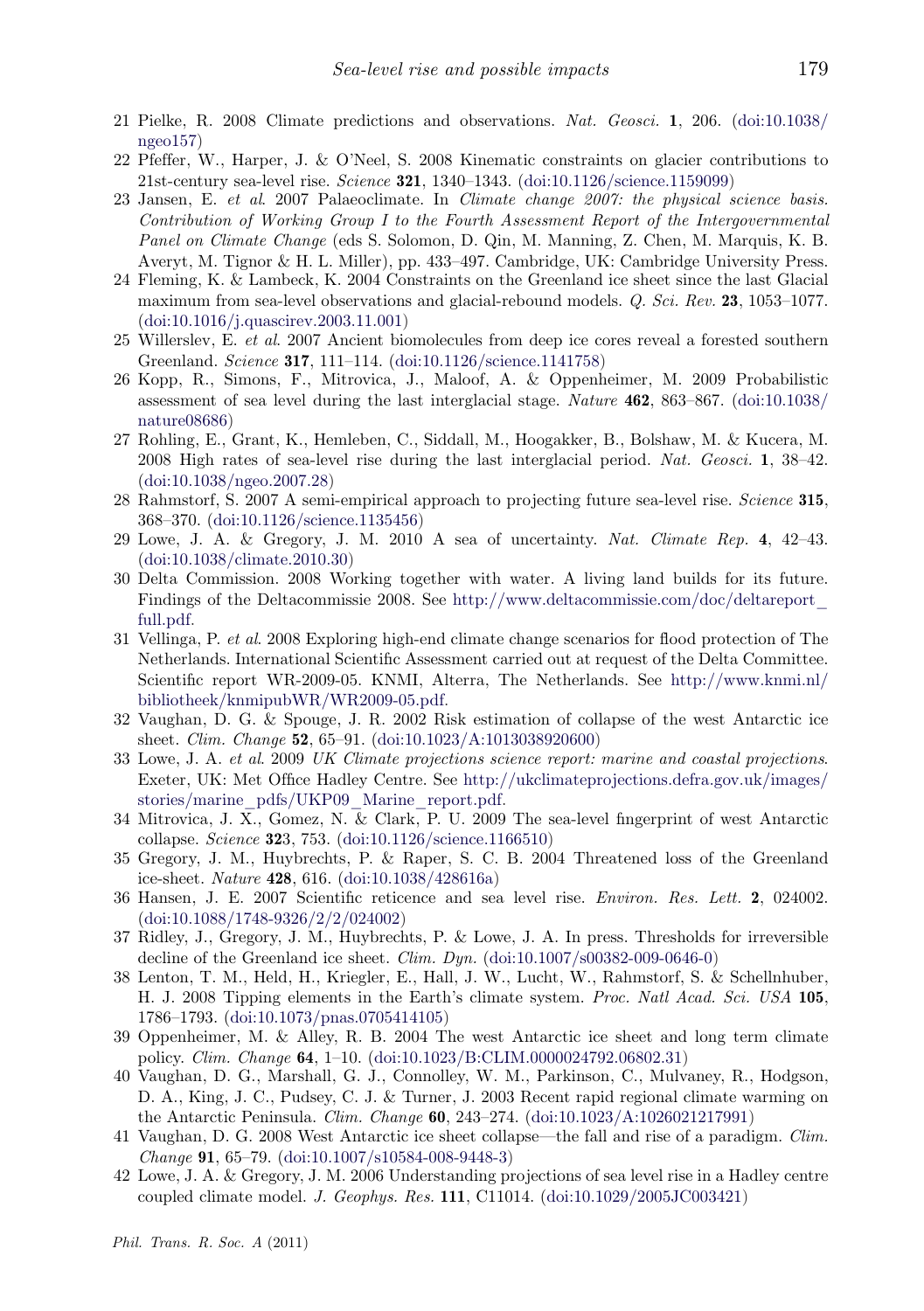- <span id="page-20-0"></span>43 Pardaens, A. K., Gregory, J. M. & Lowe, J. A. In press. A model study of factors influencing projected changes in regional sea level over the twenty-first century. *Clim. Dyn.* [\(doi:10.1007/](http://dx.doi.org/10.1007/s00382-009-0738-x) [s00382-009-0738-x\)](http://dx.doi.org/10.1007/s00382-009-0738-x)
- 44 Mitrovica, J. X., Tamisiea, M. E., Davis, J. L. & Milne, G. A. 2001 Recent mass balance of polar ice sheets inferred from patterns of global sea level change. *Nature* **409**, 1026–1029. [\(doi:10.1038/35059054\)](http://dx.doi.org/10.1038/35059054)
- 45 Clark, P. U., Mitrovica, J. X., Milne, G. A. & Tamisiea, M. E. 2002 Sea-level fingerprinting as a direct test for the source of global melt water pulse 1A. *Science* **295**, 2438–2441. [\(doi:10.1126/science.1068797\)](http://dx.doi.org/10.1126/science.1068797)
- 46 Milne, G. A., Gehrels, W. R., Hughes, C. W. & Tamisiea, M. E. 2009 Identifying the causes for sea-level change. *Nat. Geosci.* **2**, 471–478. [\(doi:10.1038/NGEO544\)](http://dx.doi.org/10.1038/NGEO544)
- 47 Ericson, J. P., Vorosmarty, C. J., Dingman, S. L., Ward, L. G. & Meybeck, M. 2006 Effective sea-level rise and deltas: causes of change and human dimension implications. *Glob. Planet Change* **50**, 63–82. [\(doi:10.1016/j.gloplacha.2005.07.004\)](http://dx.doi.org/10.1016/j.gloplacha.2005.07.004)
- 48 Syvitski, J. P. M. *et al*. 2009 Sinking deltas due to human activities. *Nat. Geosci.* **2**, 681–686. [\(doi:10.1038/ngeo629\)](http://dx.doi.org/10.1038/ngeo629)
- 49 Peltier, W. R. 2000 Global glacial isostatic adjustment and modern instrumental records of relative sea level history. In *Sea level rise: history and consequences* (eds B. C. Douglas, M. S. Kearny & S. P. Leatherman), pp. 65–95. San Diego, CA: Academic Press.
- 50 Peltier, W. R. 2000 ICE4G (VM2) Glacial isostatic adjustment corrections. In *Sea level rise: history and consequences* (eds B. C. Douglas, M. S. Kearny & S. P. Leatherman). San Diego, CA: Academic Press.
- 51 Pardaens, A. K., Lowe, J. A., Brown, S., Nicholls, R. J. & de Gusmão, D. Submitted. Sea-level rise projections under a future scenario with large greenhouse gas emission reductions. *Geophys. Res. Lett*.
- 52 Brown, S., Nicholls, R. J., Lowe, J. A. & Hinkel, J. In preparation. Spatial variations in sea level rise and global impacts: an application of DIVA.
- 53 Nakicenovic, N. & Swart, R. (eds) 2000 *Emissions scenarios. Special Report of Working Group III of the Intergovernmental Panel on Climate Change*. Cambridge, UK: Cambridge University Press.
- 54 Hinkel, J. & Klein, R. J. T. 2009 Integrating knowledge to assess coastal vulnerability to sea-level rise: The development of the DIVA tool. *Glob. Environ. Change* **19**, 384–395. [\(doi:10.1016/j.gloenvcha.2009.03.002\)](http://dx.doi.org/10.1016/j.gloenvcha.2009.03.002)
- 55 Dasgupta, S., Laplante, B., Meisner, C. Wheeler, D. & Yan, J. 2009 The impact of sea level rise on developing countries: a comparative analysis. *Clim. Change* **93**, 379–388. [\(doi:10.1007/](http://dx.doi.org/10.1007/s10584-008-9499-5) [s10584-008-9499-5\)](http://dx.doi.org/10.1007/s10584-008-9499-5)
- 56 Tol, R. S. J. *et al.* In preparation. Flooding and sea level rise: an application of DIVA.
- 57 Hinkel, J. *et al.* In preparation. A global analysis of coastal erosion of beaches due to sea-level rise: an application of DIVA.
- 58 Vafeidis, A. T., Nicholls, R. J., McFadden, L., Tol, R. S. J., Hinkel, J., Spencer, T., Grashoff, P. S., Boot, G. & Klein, R. 2008 A new global coastal database for impact and vulnerability analysis to sea-level rise. *J. Coastal Res.* **24**, 917–924. [\(doi:10.2112/06-0725.1\)](http://dx.doi.org/10.2112/06-0725.1)
- 59 Zhang, K., Douglas, B. C. & Leatherman, S. P. 2004 Global warming and coastal erosion. *Clim. Change* **64**, 41–58. [\(doi:10.1023/B:CLIM.0000024690.32682.48\)](http://dx.doi.org/10.1023/B:CLIM.0000024690.32682.48)
- 60 Stive, M. J. F. 2004 How important is global warming for coastal erosion? *Clim. Change* **64**, 27–39. [\(doi:10.1023/B:CLIM.0000024785.91858.1d\)](http://dx.doi.org/10.1023/B:CLIM.0000024785.91858.1d)
- 61 van Goor, M., Zitman, T., Wang, Z. & Stive, M. 2003 Impact of sea-level rise on the morphological equilibrium state of tidal inlets. *Mar. Geol.* **202**, 211–227. [\(doi:10.1016/](http://dx.doi.org/10.1016/S0025-3227(03)00262-7) [S0025-3227\(03\)00262-7\)](http://dx.doi.org/10.1016/S0025-3227(03)00262-7)
- 62 van Koningsveld, M., Mulder, J. P. M., Stive, M. J. F., van der Valk, L. & van der Weck, L. W. 2008 Living with sea-level rise and climate change: a case study of The Netherlands. *J. Coastal Res.* **24**, 367–379. [\(doi:10.2112/07A-0010.1\)](http://dx.doi.org/10.2112/07A-0010.1)
- 63 Zhang, K., Douglas, B. C. & Leatherman, S. P. 2000 Twentieth-century storm activity along the US east coast. *J. Clim.* **13**, 1748–1761. [\(doi:10.1175/1520-0442\(2000\)013<1748:TCSAAT>](http://dx.doi.org/10.1175/1520-0442(2000)013<1748:TCSAAT>2.0.CO;2) [2.0.CO;2\)](http://dx.doi.org/10.1175/1520-0442(2000)013<1748:TCSAAT>2.0.CO;2)